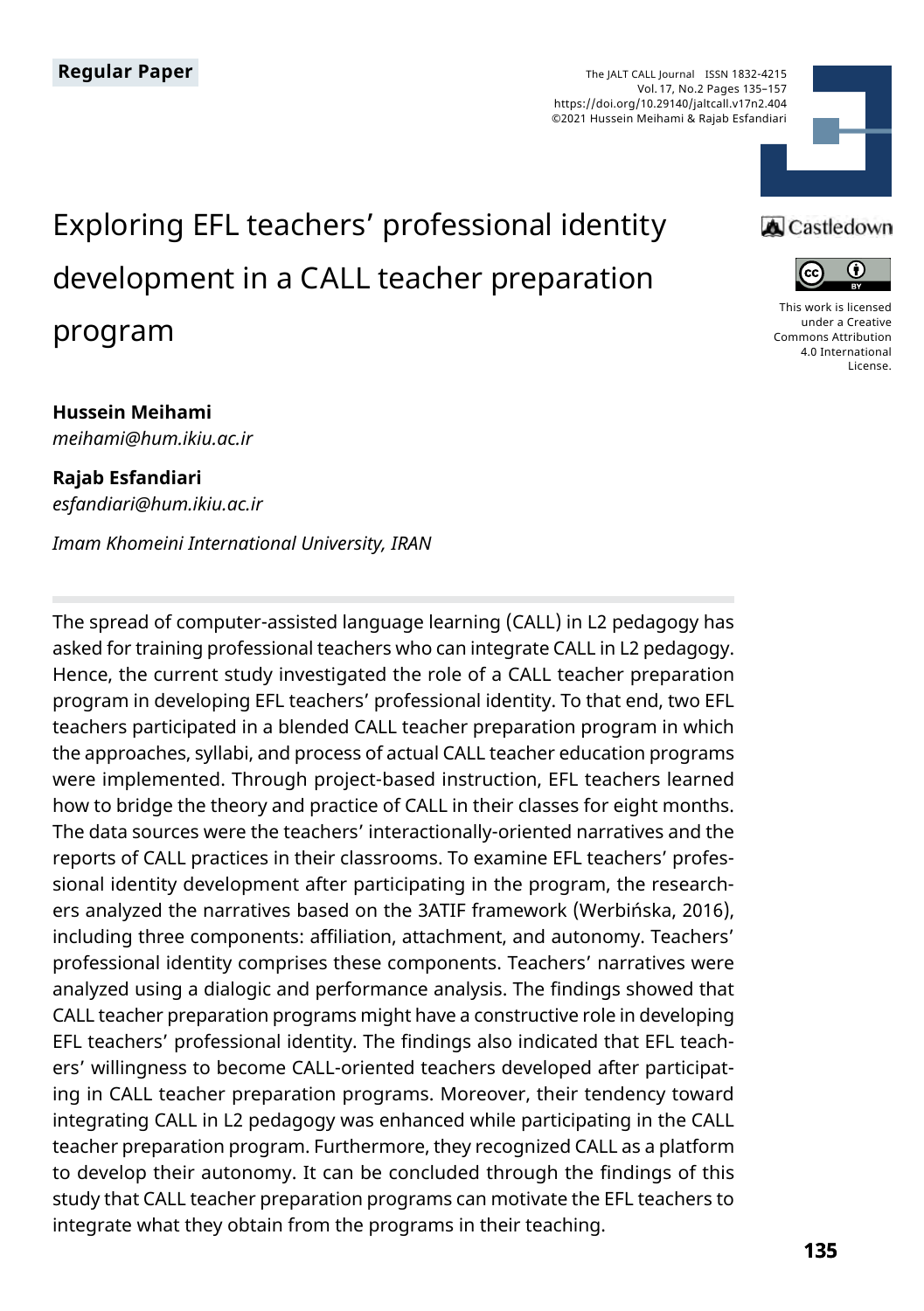**Keywords:** CALL teacher preparation, professional identity, affiliation, attachment, narratives

## **Introduction**

Teachers' professional identity directly relates to teachers' performance (Richards, 2015a), meaning that they can develop their professional performance by developing their professional identity. This is so because teachers' identity development encompasses "a sense of having specialized knowledge and expertise and of being part of a larger profession and what this represents, such as certain standards, ethics, and accountability for performance in teaching" (Pennington & Richards, 2016, p. 16). It means that, on the one hand, by developing their professional identity, teachers align certain standards and include specialized knowledge in their teaching performance which can develop their teaching profession. On the other hand, developing teachers' performance leads to constructing and reconstructing their self-image concerning teaching values and beliefs that develop their professional identity. Thus, there is a *two-way street* between teachers' professional identity and their performance. As a whole, it can be assumed that by developing teachers' professional identity, their performance will be developed and vice-versa (Meihami, 2021a; Rodrigues & Mogarro, 2019).

During the last three decades, a number of researchers have described professional identity. Some researchers believe that professional identity is similar to the concept of professional reality (Goodson & Cole, 1994) in that both concepts state that teachers' professional roles are vital for them. Others think of professional identity as the dynamic interactions in professional contexts (Rodrigues & Mogarro, 2019) or phenomenological self-construction via different activities (Olsen & Buchanan, 2017). Lack of a *one-fits-all* definition asks for investigating different aspects of teachers' professional identity to broaden knowledge about professional identity. One of the less investigated topics concerning teachers' professional identity is CALL teacher education (Meihami, 2021b). Unlike the difficulty of providing a comprehensive definition for teachers' professional identity, defining CALL teacher education is straightforward. According to Torsani (2016), CALL teacher education can be defined as training that develops teachers' ability to integrate technology with their teaching profession.

CALL teacher education is not aimed at transferring technical notions to language teachers, but developing language teachers' profession based on combining CALL and language knowledge (Torsani, 2016). Since running CALL teacher education programs is not without its challenges and obstacles (Fathi & Ebadi, 2020; Marandi, 2019; Meihami, 2021b), the researchers should give priority to the research studies examining different aspects of CALL teacher education programs and their effectiveness in developing EFL teachers' professional identity. Exploring the role of CALL teacher education programs in EFL teachers' professional identity development can help researchers understand how to develop EFL teachers' digital identity (Lizenberg, 2013; Engeness, 2021),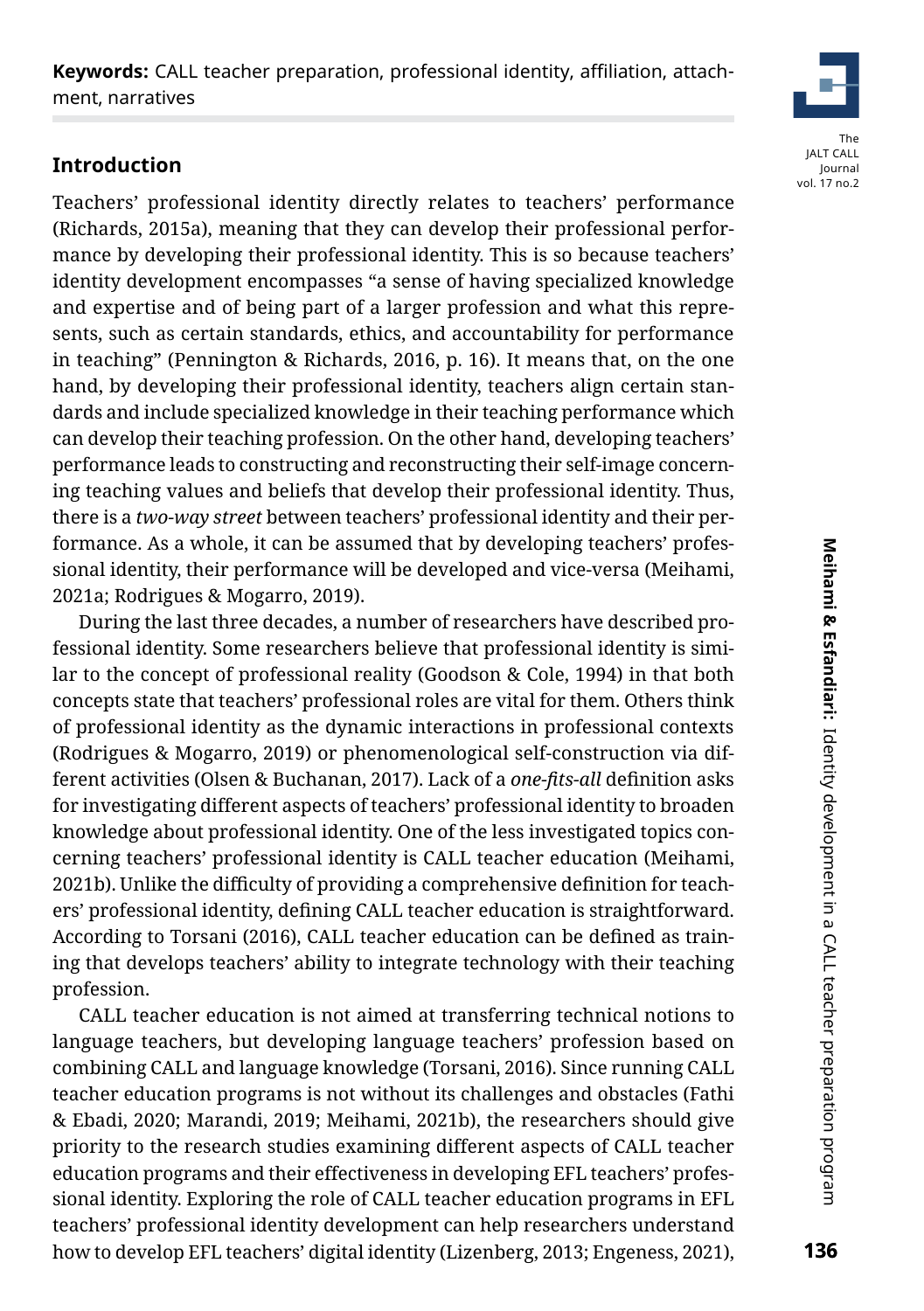through which EFL teachers can facilitate the construction and reconstruction of their CALL practices. Thus, the current study was an exploratory inquiry to examine the role of CALL teacher preparation programs in EFL teachers' identity development. The study attempted to answer the following question: What is the role of CALL teacher preparation programs in developing EFL teachers' professional identity?



#### **Literature review**

We conducted an integrative literature review in which different concepts related to the purpose of this study were reviewed. A reason for doing an integrative literature review was the qualitative nature of the study which required a comprehensive review of the related concepts to help the researchers with data analysis and interpretation. Moreover, since there was no formal CALL teacher preparation program in Iran, we needed to conduct an integrative literature review to understand CALL teacher preparation approaches and processes to run a program for the purpose of the current study. Thus, in the following paragraphs, we review the relationship between EFL teachers' professional identity and CALL teacher education, approaches and processes of CALL teacher education programs, and the analytic framework to examine EFL teachers' professional identity development.

#### *EFL teachers' professional identity and CALL teacher education*

Professional identity impacts teachers' practice in their classes (Beijaard, Meijer, & Verloop, 2004). Thus, professional identity is a vehicle through which EFL teachers choose, adopt, adapt, and implement their practices (Beauchamp & Thomas, 2009; Friesen & Besley, 2013). Since specific professional practices have been approached, implemented, and shared by EFL teachers, professional identity can be regarded as a type of social identity. This indicates that professional identity is negotiable and dialogic, and it can be constructed and reconstructed during social interactions (Varghese, Morgan, Johnston, & Johnson, 2005). Hence, professional identity is in direct relationship with a community of practice (Wenger, 1998), meaning that if EFL teachers accept a new professional identity, they will accept the necessity to follow the social and cultural attributes of the community in which they receive their new professional identity. For example, the culture of using CALL-related technology in the EFL context becomes a part of EFL professional identity when they participate and negotiate, dialogically, in CALL in a specific community of practice.

EFL teachers' participation, engagement, and negotiation in CALL communities of practice may lead them to construct and reconstruct their CALL professional identity. On the one hand, these teachers can obtain different roles, such as CALL teacher-researchers, CALL syllabus designers, CALL material developers, and so forth. This will help them to make better decisions for the problems which they encounter in their classrooms. On the other hand, these teachers may face conflicts by playing different roles. Here, the role of CALL teacher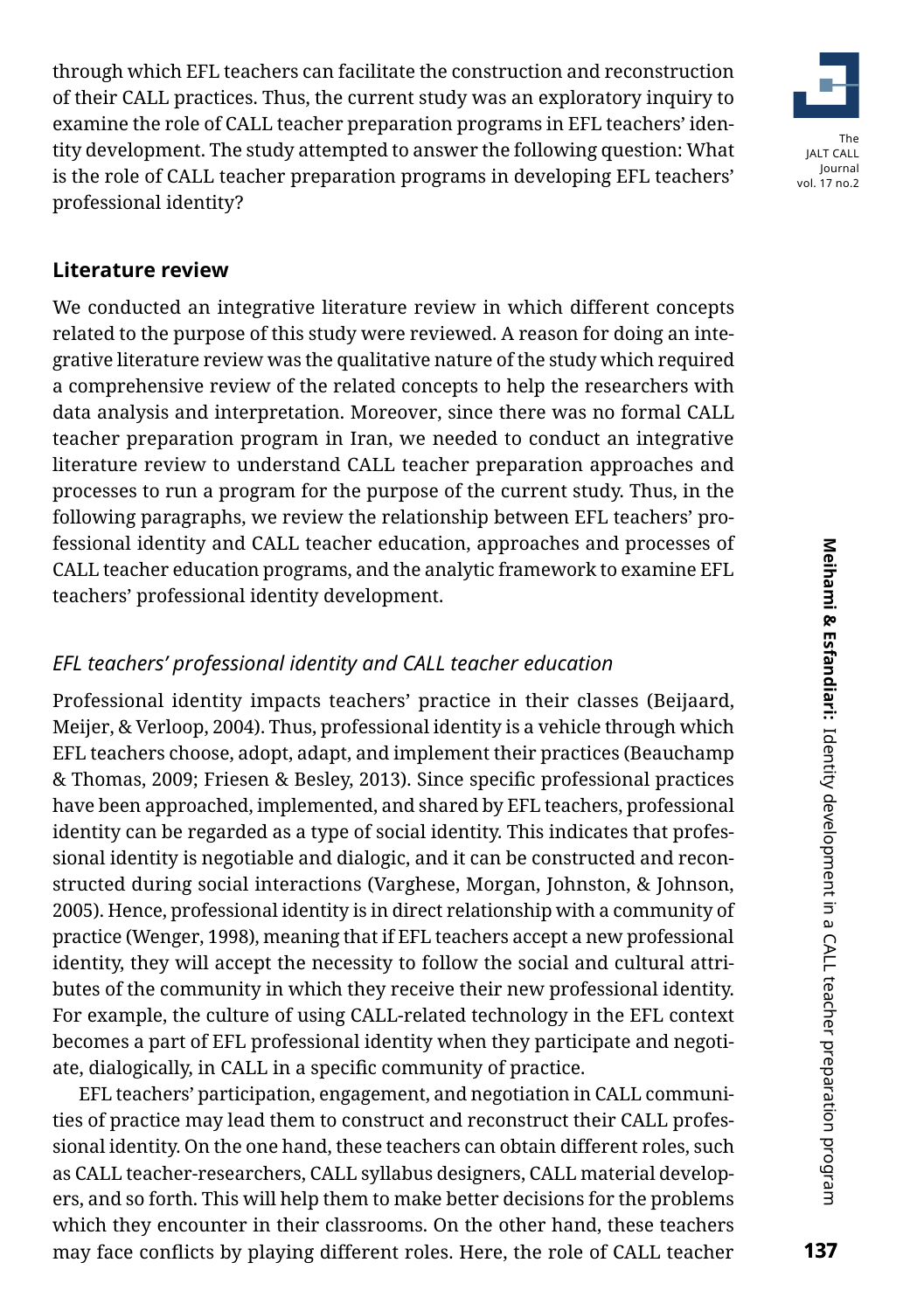education programs is critical in that they prepare the safe transition of EFL teachers to become CALL-oriented teachers (Nami, Marandi, & Sotoudehnama, 2015). In the following paragraphs, we review approaches and processes of CALL teacher education programs to find a better understanding of how EFL teachers can participate, engage, and negotiate in this context.



#### *Approaches and processes of CALL teacher education*

Teachers are considered to have a "pivotal" role in the future of CALL (Hubbard, 2008). Consequently, CALL teacher education programs find special attention within second language teacher education. Although CALL teacher education has been one of the main discussions of the research in the field recently (Torsani, 2016), Thomas *et al*. (2013, p. 5) stated that "the reality remains that the vast majority [of language teachers] may use little more than a computer attached to a projector to display presentation slides." This shows that CALL teacher education is not without its complexities (Meihami, 2021b). Such complexities might be due to the ignorance of approaches and processes involved in CALL teacher education (Hubbard, 2008).

Some researchers (e.g., Egbert, 2006) have tried to work upon the methodological aspects to establish new approaches to applying CALL teacher education. As the agents of CALL teacher education, language teachers have been the subject of different research studies to explore new guidelines, practices, and standards to help them benefit from CALL teacher education (Oxford & Jung, 2007). These studies address integration as the primary concept to be considered in CALL teacher education programs. Integration is a critical concept in CALL in general and in CALL teacher education in particular. It can be due to the ultimate goal of CALL teacher education which is "to enable L2 teachers to integrate CALL technology into their classroom with confidence and knowledge" (Hong, 2010, p. 5). Integration takes different shapes in different approaches and processes of CALL. There are different approaches to CALL teacher education. One of the approaches is *breadth-first,* in which the teachers participate in traditional survey courses. According to Hubbard (2008), this approach has the benefit of "introducing a wide range of CALL alternatives, placing CALL into perspective vis-à-vis language teaching as a whole and providing a foundation from which to explore specific interests later" (p. 181). The *breadth-first* approach to teacher education aims to help language teachers find technical and pedagogical skills and knowledge of using CALL in language pedagogy.

Another approach to CALL teacher education is the *depth-first,* in which "all or part of the CALL course may focus heavily on a single area, allowing students a narrower but much more intensive experience, especially if the objective is a project" (Hubbard, 2008, p. 181). This approach is primarily used in in-service CALL teacher education programs in which the ultimate goal is to emphasize the use of a specific application by language teachers in their classrooms. One more approach to CALL teacher education is the *integrated* one. In this approach to CALL teacher education, "the use of technology appears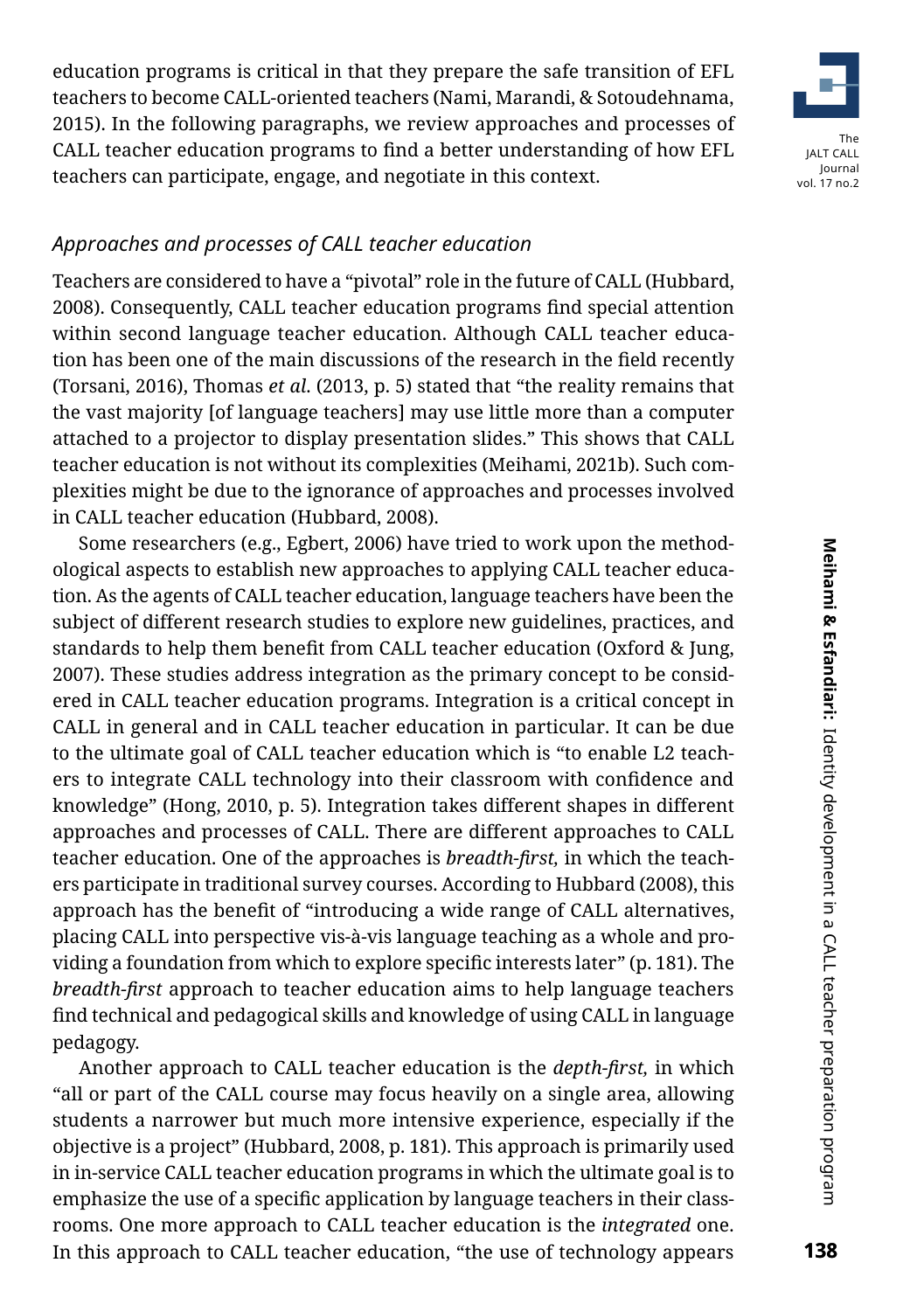in multiple places during the teacher candidate's coursework rather than in a single, stand-alone class" (Hubbard, 2008, p. 182). In the *integrated* approach, different aspects of CALL will be integrated with different aspects of language pedagogy during teacher education programs. Moreover, *an online approach to CALL teacher education is another approach* used in CALL teacher education programs. This approach is to introduce language teachers to CALL through technology. It helps teachers to learn CALL by doing and participating in processes. In this approach, the language teacher will participate in regular technology-based programs to receive CALL skills and knowledge and languagerelated content.

In each of the above-mentioned approaches to CALL teacher education, different processes can be implemented. While some can be through lecture/demonstration (Eskenazi & Brown, 2006), others may use a project-based process (Debski, 2006) in which CALL learning happens via a project. Situated learning (Egbert, 2006) is another process in which a CALL platform will be established to prepare a community of practice for language teachers who practice CALL in their classes. Moreover, reflective learning is another process that emphasizes metacognition, conscious articulation, and reflection on apprenticeship (Hubbard, 2008). Furthermore, the portfolio-based process in which language teachers gather the outcomes of the educational technology courses for more collaboration and reflection is another process that can be used in CALL teacher education (van Olphen, 2007). Finally, communities of practice create a virtual platform to engage teachers in CALL teacher education.

## *The analytic framework to examine EFL teachers' professional identity development*

The purpose of the current study was to examine the role of a CALL teacher preparation program in EFL teachers' professional identity development. To do so, we needed an analytic framework to examine EFL teachers' professional identity development. Although there are different frameworks to examine EFL teachers' professional identity development, we decided to use Werbińska's (2016, 2017) 3ATIF (Three *A*s stands for affiliation, attachment, and autonomy of Teacher Identity Formation) framework. There are some reasons to select this framework as a point of reference in this study. First, compared to other frameworks (e.g., Wenger, 1998) which address identity in general, Werbińska's 3ATIF framework is specifically designed to address EFL teachers' professional identity. Second, since the 3ATIF draws on previous similar models (e.g., Benson, Barkhuizen, Bodycott, & Brown, 2013; Clarke, 2009; Gee, 2000; Pennington, 2015), it is a much more refined framework accurately reflecting EFL teacher professional identity (Werbińska, 2016; 2017). Third, because the framework's components (affiliation, attachment, autonomy) include teachers' agentive, reflexive, and resilient skills (Werbińska, 2017), it can be an appropriate framework to do this study in which we had to observe EFL teachers' agency and reflexivity concerning CALL practices in their classes while and after participating in a CALL teacher preparation program.

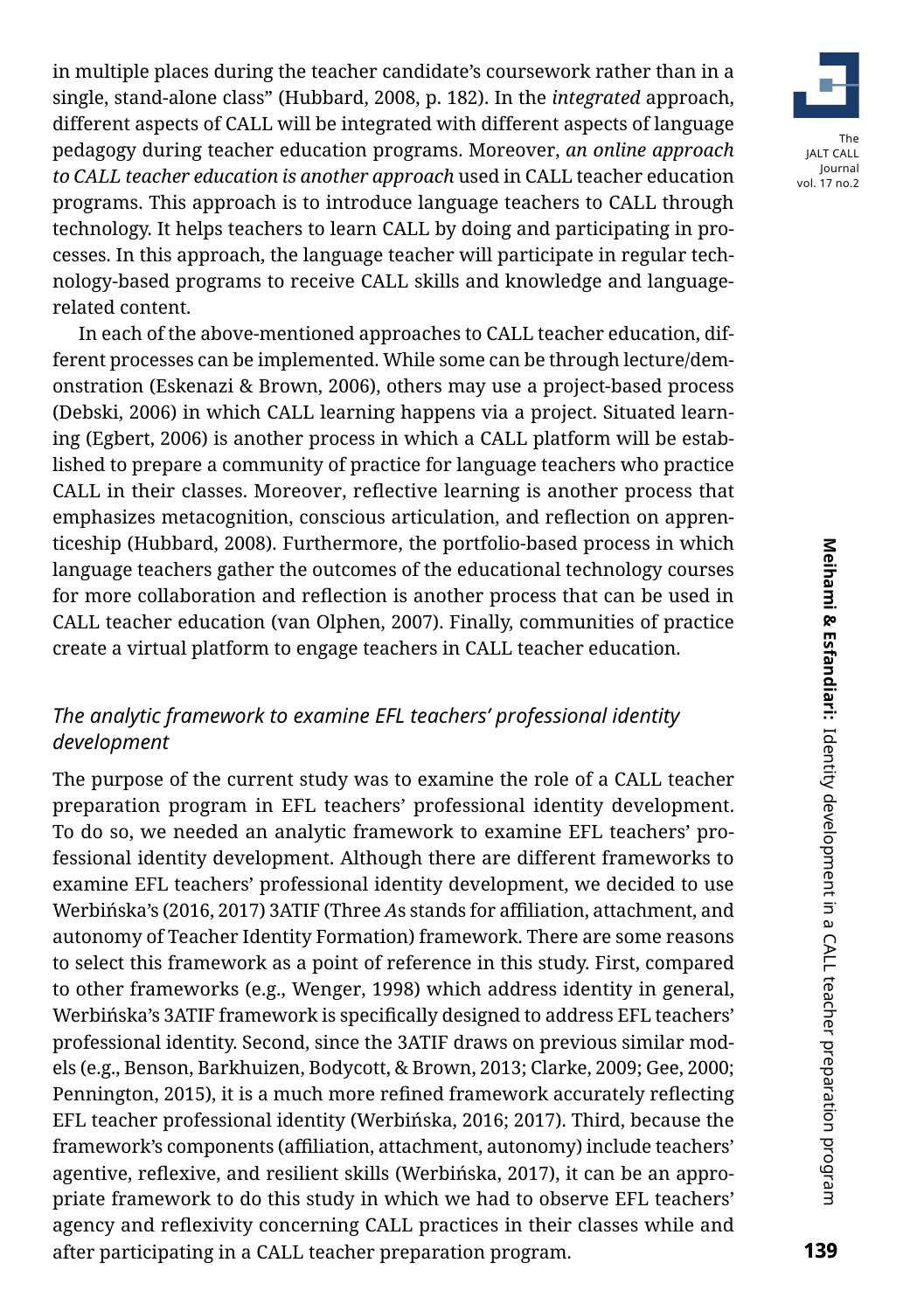As stated above, the framework includes three components: affiliation, attachment, and autonomy. Affiliation in 3ATIF is defined as the willingness of EFL teachers to affiliate themselves as EFL teachers and to join different communities of practice. It is close in conceptual meaning to *alignment* (Wenger, 1998), *I-Identity* (Gee, 2000), *Substance of teacher identity, authority sources* (Clarke, 2009), *embodies, projected, imagined identity* (Benson *et al*., 2013), and *disciplinary, vocational, global, economic, global, local identity* (Pennington, 2015). As can be inferred, having informed the mentioned concepts, affiliation makes it easier for the researchers to investigate this part of teachers' professional identity. In the current study, thus, EFL teachers' willingness to participate in CALL teacher education programs and their willingness to utilize and integrate CALL-related materials in their classes would be regarded as the development of EFL teachers' affiliation, which in its own place shows the development in their professional identity.

The second indicator in the 3ATIF framework is the attachment described as teachers' ideology about the teaching process and their preferences about different approaches, methods, and techniques (Werbińska, 2016; 2017). It is conceptually close to *A-Identity* (Gee, 2000), *Identity-in-practice* (Varghese *et al.*, 2005), *Self-practice* (Clarke, 2009), and *instructional identity* (Pennington, 2015). In the current study, EFL teachers' attachment was addressed through examining their ideology about CALL teacher education programs, their preferences to use CALL materials over other options in their teaching profession, and their attempts to self-design CALL materials.

Autonomy is defined in the 3ATIF framework as EFL teachers' self-dependency to accept the responsibility of teaching and selecting among different options and choices (Werbińska, 2016; 2017). In this model, autonomy is in line with what has already been proposed in other frameworks such as *D-Identity* (Gee, 2000), *identity-in-discourse* (Varghese *et al.*, 2005), *reflexivity* (Benson *et al*., 2013), and *professional identity* (Pennington, 2015). EFL teachers who are autonomous can use their critical reflexivity and interpretation to design and develop their teaching practices.

#### **Methodology**

#### *A narrative research design*

A narrative research design was followed in the current study to address the study's primary purpose, investigating the role of CALL teacher preparation programs in EFL teachers' professional identity development. There were some reasons for following a narrative research design in this study. First, there are close connections between narrative and identity (De Fina, 2015), which consider narrative the primary vehicle for expressing identity. Second, a narrative research design can throw light on an individual's experiences (Creswell & Poth, 2018), and the researchers can track an individual's identity through the dynamicity of his/her experiences. Third, since temporality is addressed through narratives (Freeman, 2015), researchers can comprehensively

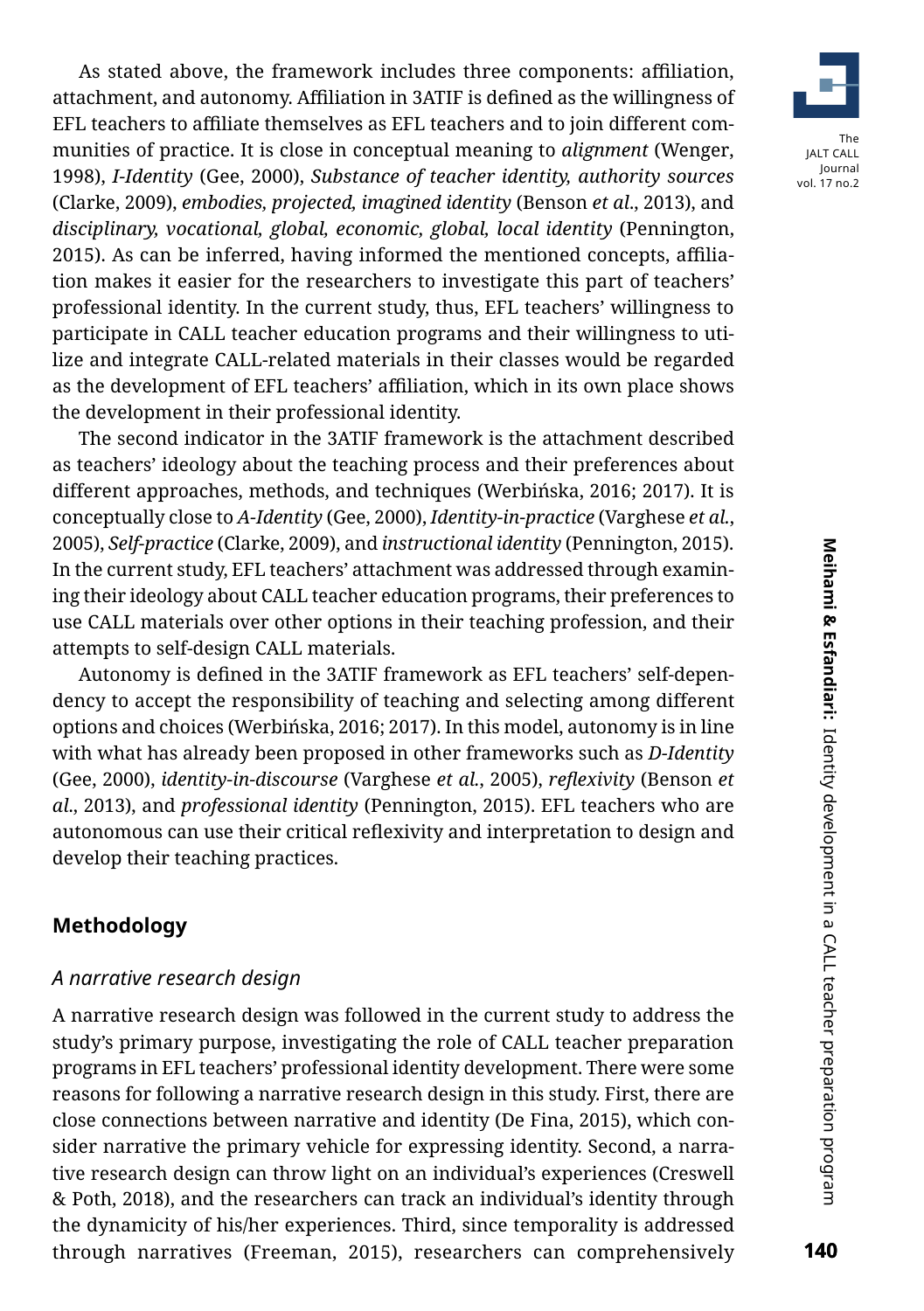We went through different steps to make a narrative research design for this study; however, it is essential to mention that it does not mean we follow a linear procedure (Clandinin, 2013) while doing a narrative research design. The following procedures adapted from Creswell and Poth (2018) were followed:

- ► *Identify whether narrative research is appropriate to address the research quest:* As we stated above, some reasons made narrative research design an appropriate design for this study. The most critical reason was that since we wanted to track EFL teachers' professional identity development, narrative research could be helpful (De Fina, 2015).
- ► *Choose one or more participants who have experiences or are experiencing a phenomenon:* The phenomenon under study in this investigation was the CALL teacher preparation program in which we tracked the professional identity development of two EFL teachers. They produced interactionally-oriented narratives during the CALL teacher preparation program.
- ► *Determine the collection of narratives:* After we instructed the participants how to produce their narratives to include an abstract, introduction, evaluation, resolution, and coda (Riessman, 2008), they provided us with their narratives, both in oral and written forms.
- ► *Consider and embed information about the context in which the study is done:* When we analyzed the narratives, we embedded information about the context where EFL teachers were involved. The information includes the EFL context of Iran, the EFL teacher education/preparation programs run in Iran, and the CALL infrastructures.
- ► *Analysis of the narratives:* Through the analysis of narratives produced by the EFL teachers, we examined *epiphanies* or turning points showing us the development in EFL teachers' professional identity. This step is explained further in the data analysis section.

There were different interrelationships among different steps in the narrative design explained above. Thus, we followed a retrospective procedure in which we went back and forth among different steps to analyze the narratives comprehensively to reach valid interpretations (Ary *et al.*, 2014).

## *Research context: EFL teacher education in Iran*

There are two ways to become an EFL teacher in Iran. The first way is to study Teaching English as a Second Language (TEFL), English translation, or English literature at a university and, when obtaining a BA or an MA in one of these majors, participate in teacher-recruiting exams held by the Ministry of Education. Those accepted in this exam will participate in pre-service programs for at least a year before starting their teaching career in schools. The second way is to study TEFL at Farhangian Universities, universities affiliated with the Ministry of Education. Those who get their BA degree in TEFL at these

## The JALT CALL Journal vol. 17 no.2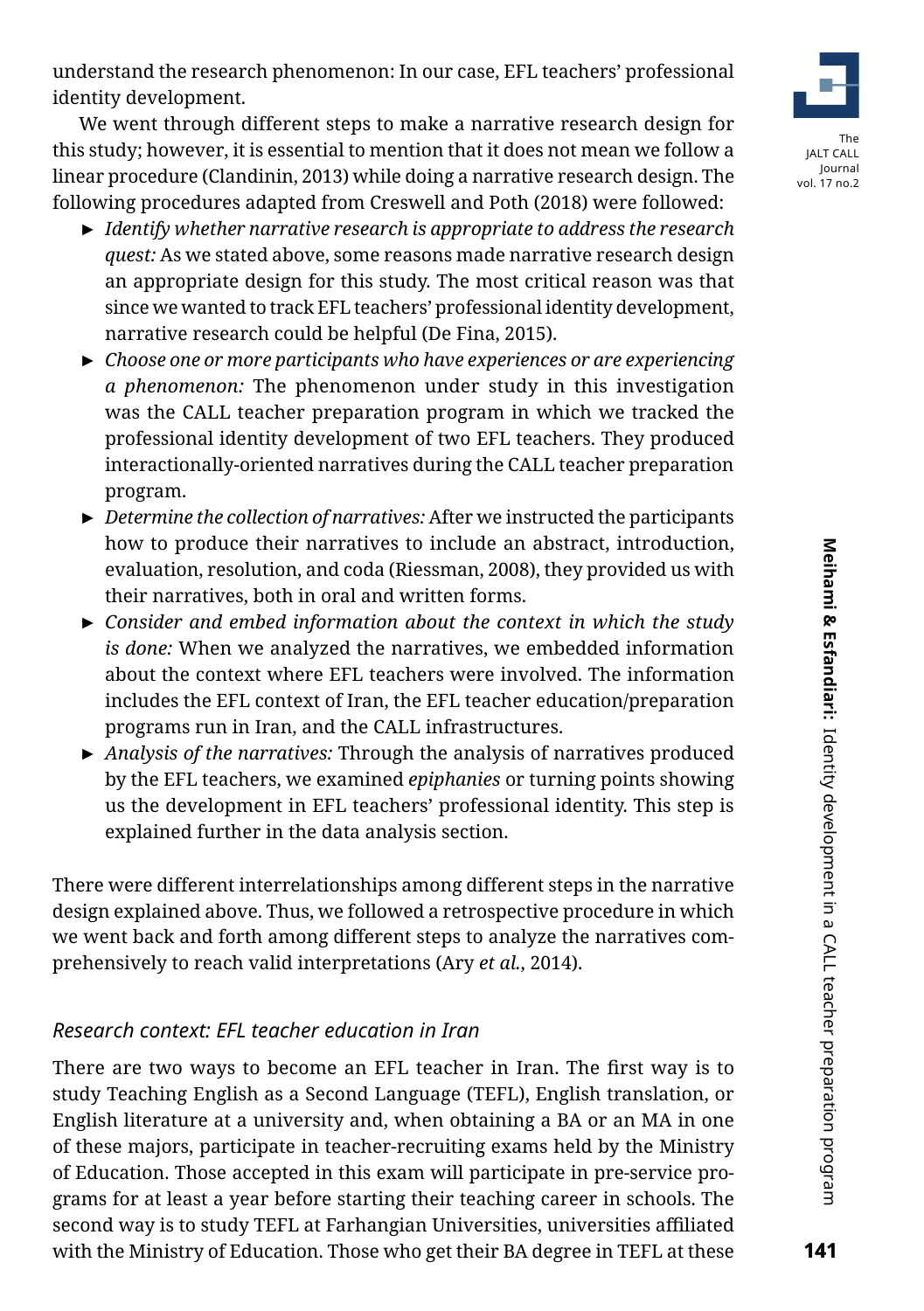universities do not need to participate in teacher recruiting exams or any preservice teacher education program. Instead, they start their teaching profession at schools when they are still junior students of TEFL. Either of these ways to train an EFL teacher can be approached via CALL teacher education programs.

CALL teacher education programs, however, have not been properly considered in Iran (Khanjani, Vahdany, & Jafarigohar, 2016; Marandi, 2019; Meihami, 2021b). This issue can be due to some reasons. First of all, CALL teacher education is a new educational phenomenon in Iran. Moreover, it can be stated that the necessary infrastructure for CALL teacher education has not been prepared (Meihami, 2021b). One more reason may be that EFL teachers do not yet internalize the need for using technology in language pedagogy. Finally, since there is a paucity of practical investigations about CALL teacher education in Iran, there are not many practical guidelines for the EFL instructors to use CALL in their classes. All of the reasons mentioned above make it difficult for educators in Iran to address CALL teacher education.

#### *Participants*

This study aimed to address EFL teachers' professional identity development participating in CALL teacher preparation programs. Since there was no such program in the Iranian context, when we were doing this study, the researchers tried to develop a CALL teacher preparation program. They described the program to several EFL teachers and asked them to participate in it. Finally, two EFL teachers agreed to participate in the program. Ava (pseudonym), the female participant, had an MA in TEFL, and she was an EFL teacher with seven years of teaching experience at different schools. Parsa (pseudonym), the male participant of the study, had an MA in TEFL from Farhangian university, and he had 12 years of teaching experience at different schools. Ava was 35 years old, and Parsa was 36. The reason for Parsa's greater teaching experience was that he had been a student of Farhangian university; thus, he had started his teaching profession sooner in comparison with Ava (see above, EFL teacher education in Iran).

To anticipate ethical issues in qualitative studies, we informed the participants about the research essence of the program (Creswell & Poth, 2018). Moreover, we intentionally let them know about the purpose of the study to help them illustrate their experiences in their narratives (van Manen, 2014). Thus, since reality is inseparable from one's consciousness about an object (Stewart & Mickunas, 1990), we could obtain the real experiences of the participants when they were conscious about the purpose of the study. Furthermore, to address the referential and interpretive adequacy of qualitative findings, we needed to use member checks and participants' feedback (Ary *et al*., 2014), requiring participants' awareness about the purpose of the study.

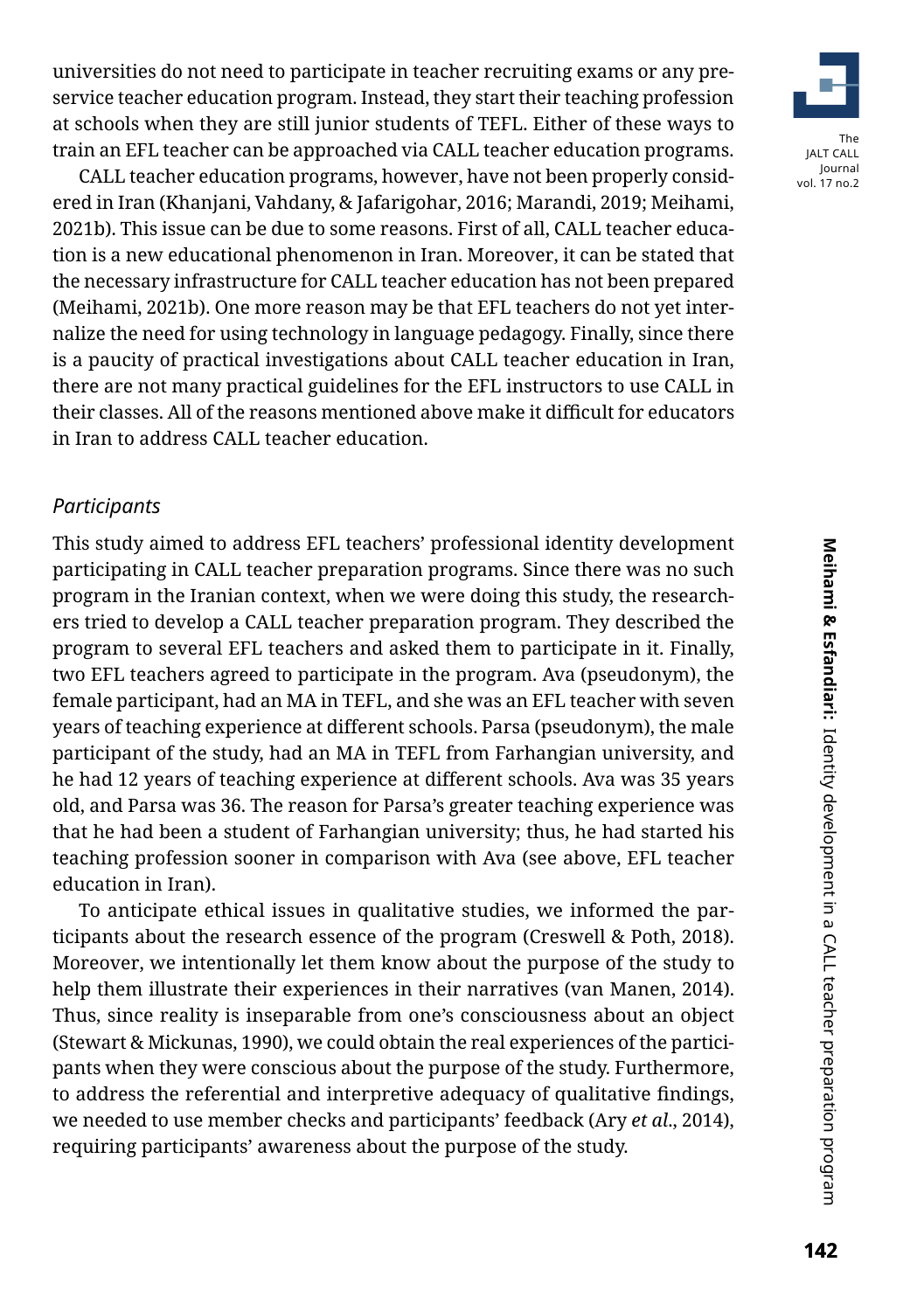## *CALL teacher preparation: Approach, syllabus, and process*

The approach used in this study to run CALL teacher preparation was a blended one. Based on a blended instruction model that took eight months, the researchers used both online and face-to-face facilities to help the two EFL teachers understand the theoretical and practical sides of integrating CALL into their teaching profession. For the online part of the blended instruction in this program, the researchers used Skype. Moreover, other applications such as WhatsApp were used as asynchronous communication modes through which the researchers sent different CALL materials and articles to the teachers. For the face-to-face part, the researchers prepared a session per month with the two EFL teachers and negotiated different CALL issues with them. The whole program lasted eight months. Each month, the researchers held a Skype session, a face-to-face session, and multiple asynchronous negotiations with the EFL teachers.

The syllabus of this blended CALL teacher preparation program aimed to prepare EFL teachers to integrate CALL into their classes. To that end, the syllabus was designed to address the theoretical and practical aspects of CALL. Table 1 (overleaf) shows the subjects of each session during the program.

To run this CALL teacher preparation program, we used a project-based process. As shown in Table 1, teachers were responsible for doing different projects while participating in the program. Learning in a project-based process happens "on the basis of accumulating the skills and knowledge necessary to accomplish the project goals" (Hubbard, 2008, p. 183). Moreover, as a projectbased process asks for telecollaboration in which "projects [are] completed collaboratively by students and teachers through the use of online tools" (Gooding Oran, 2011, p. 14), we asked the teachers to collaborate with their students using CALL to address their teaching and learning goals.

 Thus, in this program, we tried to help the EFL teachers practice what they had been instructed during different sessions to delve into how CALL could contribute to their teaching profession in L2 classes. We adapted Debski's (2006) coursework for the project-based process used in this CALL teacher preparation program. According to Debski's (2006, p. 101) coursework, the focus of the course is not on "a repertoire of unities to be systematically developed," but "the course contents are put into practice whenever the result-oriented tasks offer the opportunity to do so" (Torsani, 2016, p. 114). By so doing, we guaranteed the authenticity of the content and the procedures. As a whole, we asked the teachers to use what they were instructed theoretically and practically in this CALL teacher preparation program in projects that they needed to do in their classes. However, since they used the content and procedures of this CALL teacher preparation where they thought they needed them, they produced authentic classroom procedures through CALL. Consequently, their narratives were reliable and valid instances of their authentic experiences.

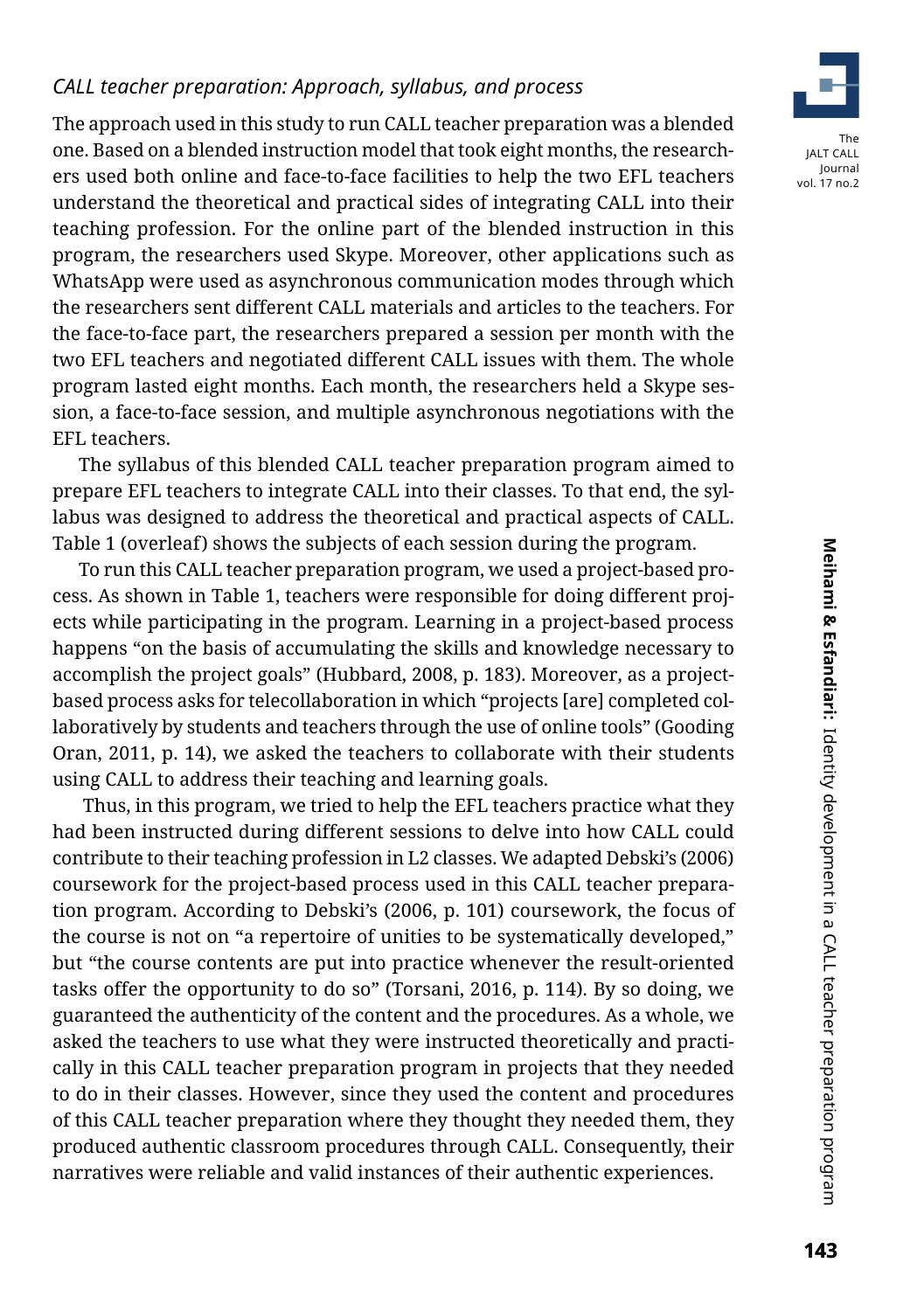#### **Table 1.** The syllabus covered during the CALL teacher preparation program

| <b>Session</b> | <b>Topics</b>                                  | Materials covered *                                    | <b>Teacher's projects</b>                               |
|----------------|------------------------------------------------|--------------------------------------------------------|---------------------------------------------------------|
| Session 1      | History of CALL in L2<br>teaching and learning | From Past to Present: A<br>Hundred Years of Technology | To critically obtain the pros<br>and cons of using CALL |
|                |                                                | for L2 Learning                                        | during the last 100 years                               |
| Session 2      | Theoretical                                    | - Exploring Theory in                                  | Critically review CALL                                  |
|                | underpinnings of CALL                          | Computer Assisted Language theories and how to bridge  |                                                         |
|                |                                                | Learning                                               | from theory to practice                                 |
|                |                                                | - Application of Cognitive and                         |                                                         |
|                |                                                | Socio-Cultural Theories in                             |                                                         |
|                |                                                | <b>CALL</b>                                            |                                                         |
|                |                                                | - CALL in Context: A Brief                             |                                                         |
|                |                                                | <b>Historical and Theoretical</b>                      |                                                         |
|                |                                                | Perspective                                            |                                                         |
| Session 3      | <b>Introduction to CALL</b>                    | Reviewing on synchronous                               | To nominate a program                                   |
|                | facilities (including                          | and asynchronous facilities                            | used synchronous or                                     |
|                | applications, etc.)                            |                                                        | asynchronous CALL                                       |
| Session 4      | CALL in teaching                               | - Technologies for Teaching                            | Using CALL to teach                                     |
|                | grammar and                                    | and Learning L2 Grammar                                | grammar and vocabulary                                  |
|                | vocabulary                                     | - Technologies for Teaching                            | and provide a demo and a                                |
|                |                                                | and Learning L2 Vocabulary                             | report                                                  |
| Session 5      | CALL in teaching                               | - Technologies for Teaching                            | Using CALL to teach                                     |
|                | reading and writing                            | and Learning L2 Reading                                | reading and writing and                                 |
|                |                                                | - Technologies for Teaching                            | provide a demo and a                                    |
|                |                                                | and Learning L2 Writing                                | report                                                  |
| Session 6      | CALL in teaching                               | - Technologies for Teaching                            | Using CALL to teach                                     |
|                | speaking and listening                         | and Learning L2 Speaking                               | speaking and listening                                  |
|                |                                                | - Technologies for Teaching                            | and provide a demo and a                                |
|                |                                                | and Learning L2 Listening                              | report                                                  |
| Session 7      | CALL in L2 assessment                          | - Integrating Assessment                               | Providing a report of using                             |
|                |                                                | with Instruction through                               | CALL in L2 assessment                                   |
|                |                                                | Technology                                             |                                                         |
| Session 8      | Integration,                                   | - Developing Collaborative                             | Planning a CALL program                                 |
|                | approaches, and                                | Cyber Communities to                                   | for teaching L2. (including                             |
|                | process to use CALL in                         | Prepare Tomorrow's                                     | theories, language skills,                              |
|                | L2 pedagogy                                    | <b>Teachers</b>                                        | assessment, etc.)                                       |
|                |                                                | - Language Teacher Education                           |                                                         |
|                |                                                | and Technology                                         |                                                         |
|                |                                                | - Technology for Task <sup>Dbased</sup>                |                                                         |
|                |                                                | Language Teaching                                      |                                                         |

\* Most of the covered materials were the chapter from *The Handbook of Technology and Second Language Teaching and Learning* edited by Carol A. Chapelle and Shannon Sauro (2017).

Meihami & Esfandiari: Identity development in a CALL teacher preparation program **144Meihami & Esfandiari:** Identity development in a CALL teacher preparation program

The JALT CALL Journal vol. 17 no.2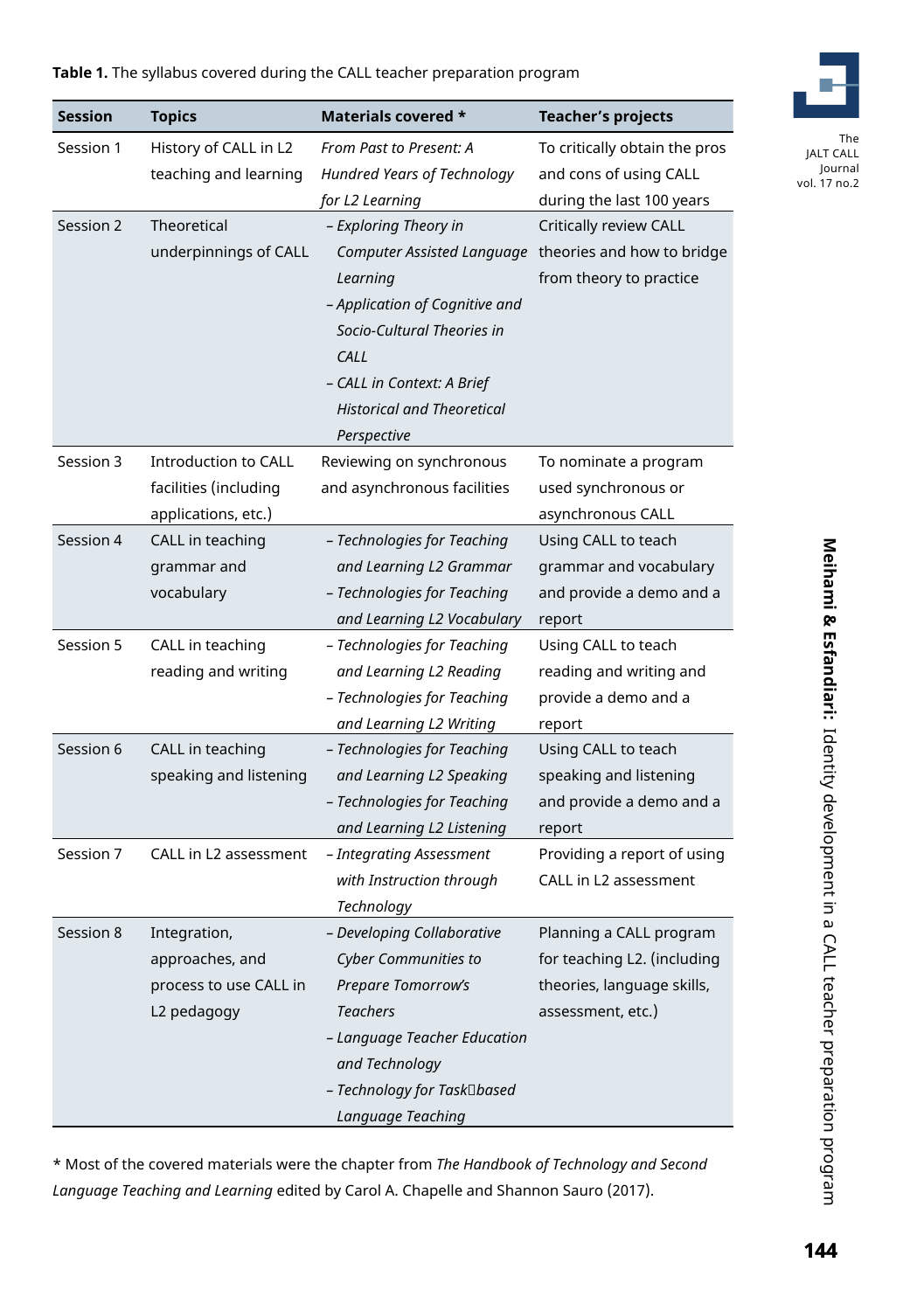#### *Data collection and data analysis*

To address the purpose of this study, whether or not participating in CALL teacher preparation programs can develop the professional identity of the EFL teachers, we collected interactionally-oriented narratives (De Fina, 2015) authored by the two participants of the study. After each instruction session, the two EFL teachers were asked to develop their narratives and deliver them in the following session. Moreover, the reports provided by the participants while integrating CALL in their classes to address the projects were used as supplementary data to help us address the purpose of the study. Moreover, we tried to obtain the CALL commitments of the EFL teachers prior to starting the program to have a reliable and valid comparison when the EFL teachers participated in the CALL teacher preparation program. To that end, we administered a survey in which we asked some questions such as *how often have you used CALL in your classes? Do you participate in CALL workshops?*

We analyzed the narratives based on a dialogic and performance analysis (Riessman, 2008). There were three main reasons for using this analysis type to examine the narratives. First, since there were interactions between the researchers and the EFL teachers, EFL teachers developed their narratives interactionally. Thus, in such interactionally-oriented narratives, a dialogic concept might be developed so that a dialogic and performance analysis of the narratives could help us understand it comprehensively. Second, a dialogic and performance analysis helped us examine EFL teachers' professional identity development through performative symbols showing identity construction and reconstruction. Third, a dialogic and performance analysis has the features of thematic analysis and structural analysis – the other two methods to analyze narratives (Riessman, 2008) which can be used when working with predetermined codes – consequently, for the purpose of this study in which we had three predetermined codes (affiliation, attachment, and autonomy) a dialogic and performance analysis was an appropriate method to analyze the narratives.

We read the narratives, specified the semantically revealing parts, read the reports provided by the teachers, then repeated reading the narratives and the specified parts to link the related parts to the three predetermined codes. Moreover, in going through a dialogic and performance analysis of the narratives, we read the narratives for their performative aspects, revealing that teachers construct or reconstruct a new teaching performance by integrating CALL in their classes. The predetermined codes helped us to categorize our mindset about EFL teachers' professional identity development. As stated earlier (See literature review), the three concepts we used as three predetermined codes in this study were the indicators of professional identity development. Thus, changes in the status of each of them could direct us to EFL teachers' professional identity development. The description of each of these predetermined codes are as follows:

► Affiliation: what belonging to a profession of language teachers involves would stand for affiliation

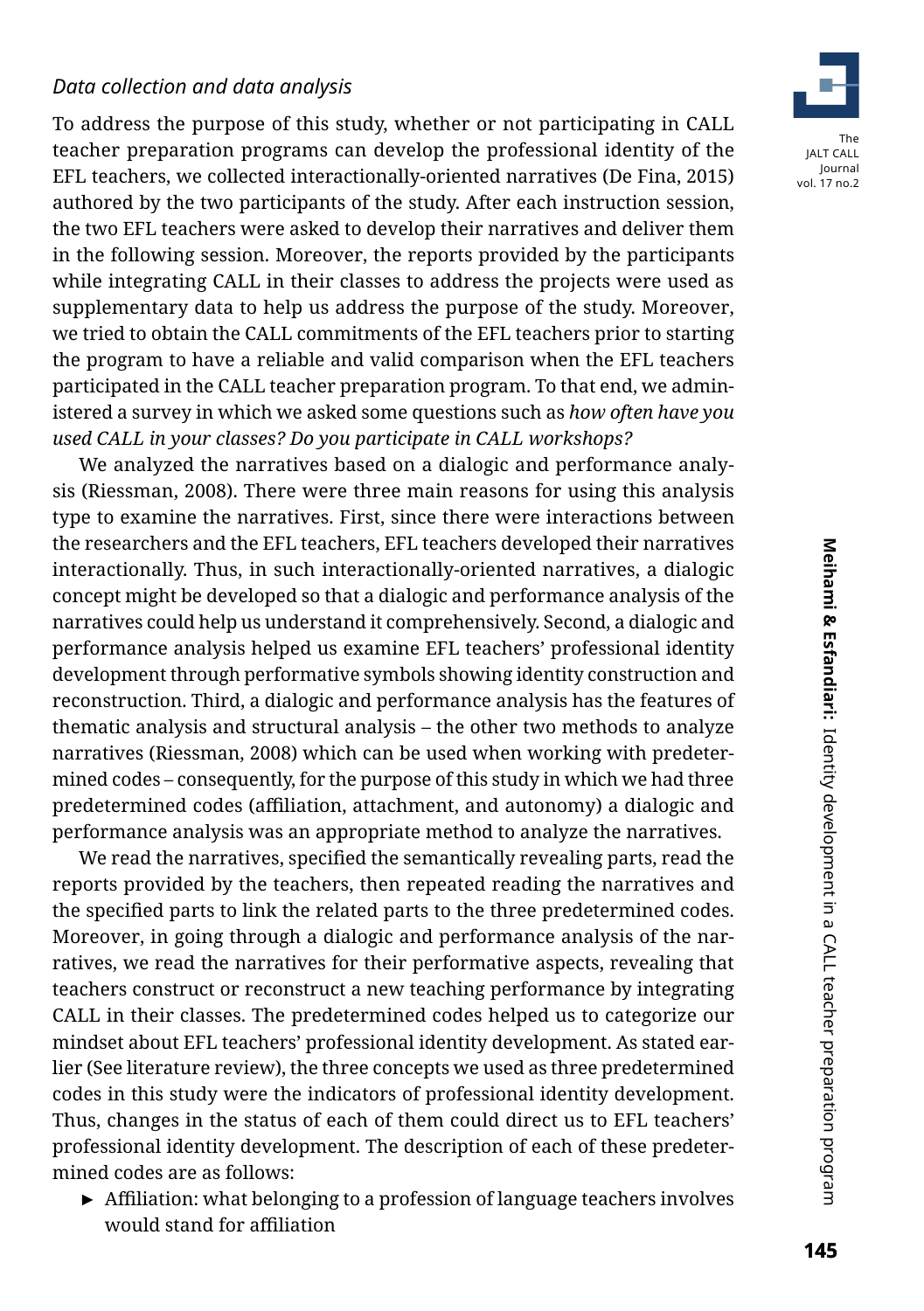- ► Attachment: how teachers approach professional commitments in the light of everyday classroom practices would signify attachment
- ► Autonomy: the extent to which they take control would constitute autonomy (Werbińska, 2017, p. 106).

Since the qualitative inquiry is emergent (Ary *et al*., 2014) in which the researchers should go back and forth in different sections (data collection, data analysis, and theoretical underpinnings) to obtain a comprehensive understanding of the phenomenon, we used the integrative literature discussed above to understand the narratives comprehensively. In the following section, an example is shown.

#### Example 1

… during this month, I have the *opportunity to use two vocabulary CALLrelated materials* for my classes to teach vocabulary … *I selected the materials by myself* and through what we have already discussed in the program …

This extract of the narratives produced by one of the participants (Ava) shows both attachment and autonomy development of this EFL teacher. The part "*opportunity to use two vocabulary CALL-related materials*" reveals that the teacher's commitment to use CALL in teaching vocabulary developed. Moreover, the part "*I selected the materials by myself*" indicates that the teacher's autonomy developed in that she could select the materials by herself. All of the narratives produced by the two teachers were analyzed this way.

#### *Rigor of the study*

Taking the rigor of the study into account is a critical issue in qualitative studies (Ary *et al*., 2014). We enhance this qualitative study's credibility (internal validity) through referential and interpretive adequacy in which the findings were checked with the EFL teachers. Moreover, we addressed credibility through using peer debriefing (Eisner, 1998). To do so, we gave the findings and the raw data obtained from the narratives to another person, helping us as the second coder in this study, to see whether she could reach the same interpretations. Furthermore, we addressed the transferability of the findings (external validity) through cross-case comparison. Thus, we examined the professional identity development of two EFL teachers from two different universities. Since the findings obtained from the narratives of the two EFL teachers were similar, we were assured about the transferability of the findings. Finally, we addressed the dependability (reliability) of the findings through inter-rater agreement (Ary *et al*., 2014). To do so, we asked a second coder to read the narratives and codify them based on the three predetermined codes. Moreover, we used member checking to solve the ambiguous parts of the narratives authored by the teachers. In so doing, we asked the teachers to explain more about the vague parts of their narratives so that the researchers could analyze narratives correctly.

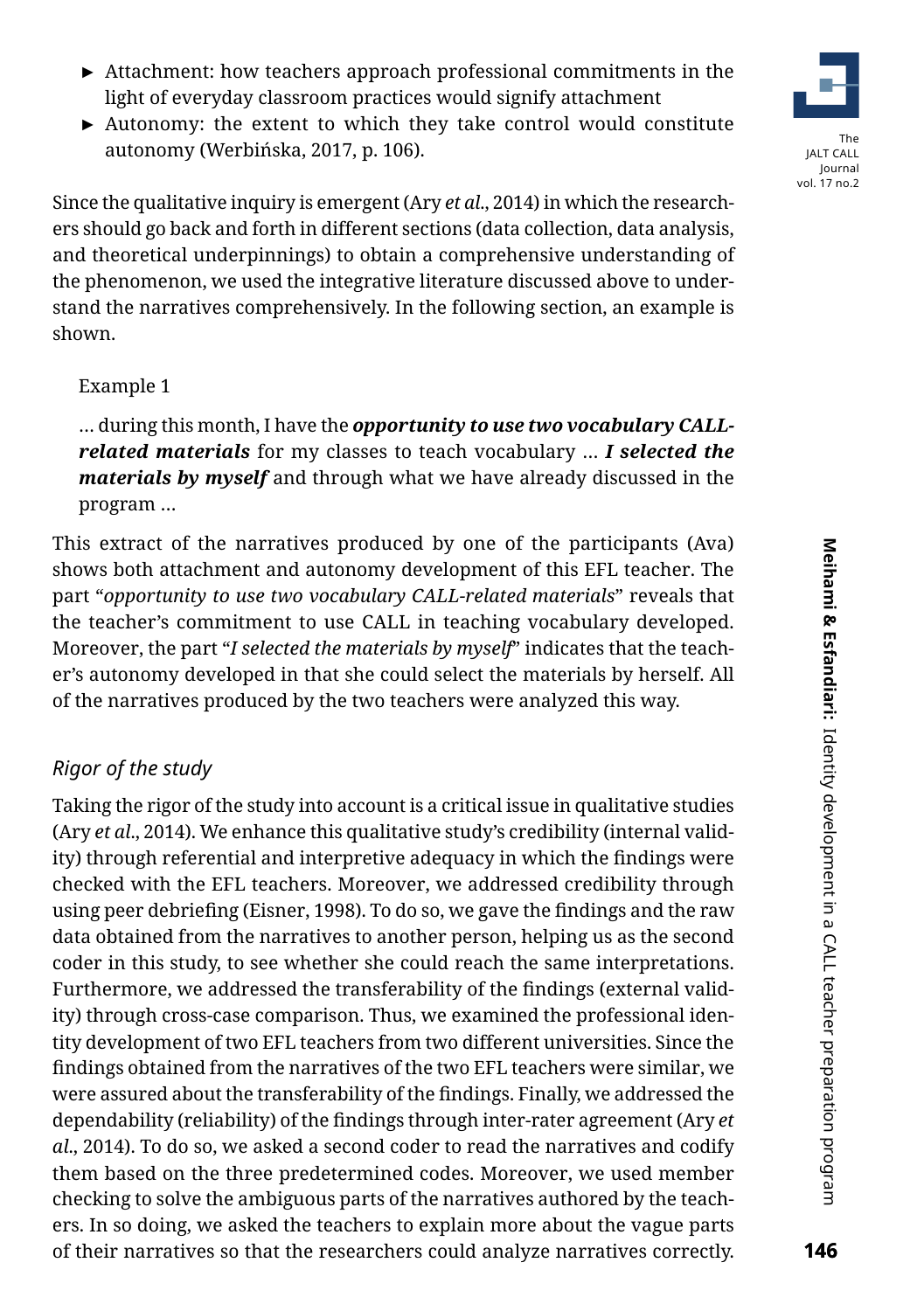Furthermore, the reports of teachers' activities in their classes were used as supplementary materials to analyze the narratives.

## **Findings and discussion**

As stated earlier in the data collection, we conducted a survey prior to starting the program to see EFL teachers' commitment toward CALL. The analysis of the teachers' responses showed that they were not eager to integrate CALL in their classes before participating in the CALL teacher preparation program. Table 2 shows the CALL commitment of the EFL teachers at the beginning of the program.

| <b>Themes of the questions</b>             | Ava                      | Parsa                      |
|--------------------------------------------|--------------------------|----------------------------|
| Have you had CALL in the syllabus of your  | No                       | No                         |
| BA or MA degrees?                          |                          |                            |
| Have you participated in CALL workshop?    | <b>No</b>                | N <sub>o</sub>             |
| Have you participated in CALL conferences? | No                       | No                         |
| Have you used CALL in teaching grammar     | <b>No</b>                | No, just using             |
| and vocabulary?                            |                          | PowerPoint!!!              |
| Have you used CALL in teaching reading     | No. just Word Office,    | No, just using             |
| and writing?                               | PowerPoint.              | PowerPoint!!!              |
| Have you used CALL in teaching speaking    | Yes, for listening, I am | No, just podcasts for      |
| and listening?                             | using some podcasts,     | listening                  |
|                                            | but No for speaking.     |                            |
| Have you used CALL in L2 assessment?       | No                       | No                         |
| What is your overall opinion about using   | It is difficult, time-   | Integrating CALL is not    |
| CALL in L2 pedagogy?                       | consuming, far from      | easy in L2 classes because |
|                                            | the pedagogical          | of students' lack of CALL  |
|                                            | reality of L2 teaching,  | literacy and technology    |
|                                            |                          | infrastructure.            |

**Table 2.** CALL commitment of the EFL teachers at the beginning of the program

Table 2 indicates that the two teachers did not have CALL commitment at the start of the program. For Ava, CALL was limited to creating Word Office and PowerPoint files in her listening and writing classes. Furthermore, Ava had not participated in any CALL workshop or conference. She also thought that using CALL in L2 pedagogy was difficult, time-consuming, and far from the pedagogical reality of L2 teaching. This is also true about Parsa since he, similar to Ava, had not any CALL commitment. Using CALL material was limited to creating Word Office and PowerPoint files by Parsa. He also stated that the students' lack of CALL literacy is the reason that he did not use CALL. These answers showed that the two EFL teachers had a shallow commitment to using CALL in L2 pedagogy.

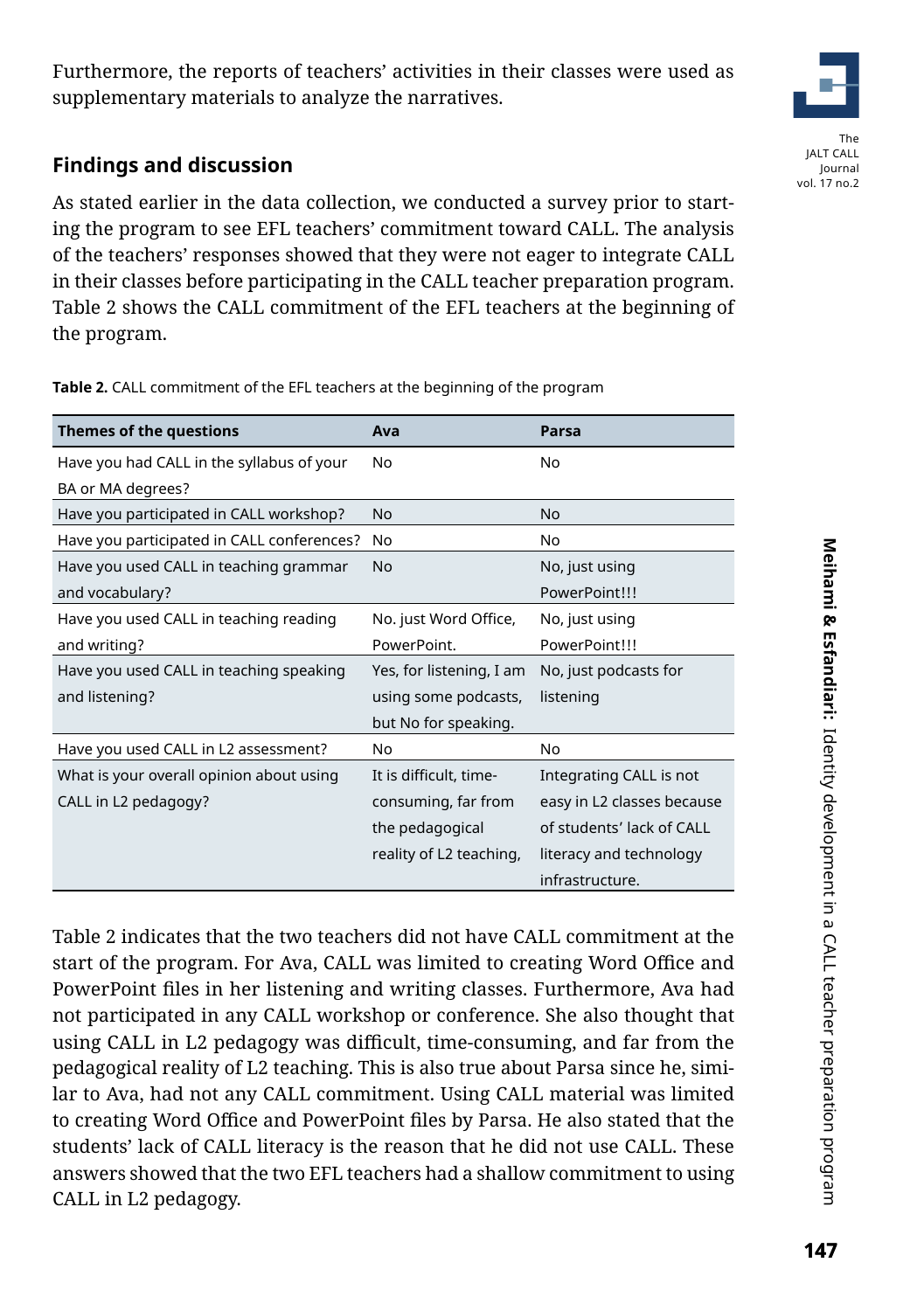## *Affiliation: Developing willingness to become a CALL-oriented teacher*

The analysis of narratives authored by the two EFL teachers showed a development in their willingness to become EFL teachers who used CALL in their classes. Extracts 1 and 2, respectively authored by Ava and Parsa, show the development in their willingness to become CALL-oriented teachers.

#### Extract 1 (Ava)

… in the time of writing this narrative**,** I am thinking with myself that as an EFL teacher, I have the responsibility to provide facility for our students to learn better *… during this program, I have figure out that CALL is a real facility in the current time and I am going to use it more than previous time in my classes* **…** 

#### Extract 2 (Parsa)

### … *CALL has many aspects which I should learn and use in my classes … the aspects and tools of CALL make it more fascinating to act as an EFL teacher ...* this is what I learned in the program ...

The development in the willingness to become a CALL-oriented EFL teacher can be due to the development in CALL literacy of these teachers as the two EFL teachers referred to the role of the program which they participated in how they thought about CALL. According to Dudeney and Hockly (2016), digital literacy is a deep understanding and use of technology. Therefore, the role of CALL teacher education to develop teachers' willingness to communicate may be due to the fact that by developing teachers' CALL literacy, their self-efficacy related to using CALL in their classes would develop (Kitade, 2015). Moreover, by developing their CALL literacy, the CALL teacher education would help the EFL teachers develop their advanced technological skills, leading them to be more willing to use technology in their teaching (Paraskeva, Bouta, & Papagianna, 2008).

Moreover, through narrative analysis, we understood that the EFL teachers had a positive attitude toward the CALL teacher preparation program in this study, leading them to develop their willingness to become CALL-oriented teachers. For example, in one of her narratives, Ava stated that "*… the program itself was fascinating since it was with up-to-date theoretical and practical content.*" Likewise, Parsa believed that "… *the instructions were new helping me enhance my students' interest in learning the English language through new CALL applications*." Thus, development in the EFL teachers' willingness to become CALL-oriented teachers can be explained using contemporary materials we covered in the CALL teacher preparation programs. Abdal-Haqq (1995) argued that since the technology training programs cannot address the needs of the teachers concerning up-to-date technology types, they will be demotivated to use technological materials in their classes. Moreover, becoming aware of

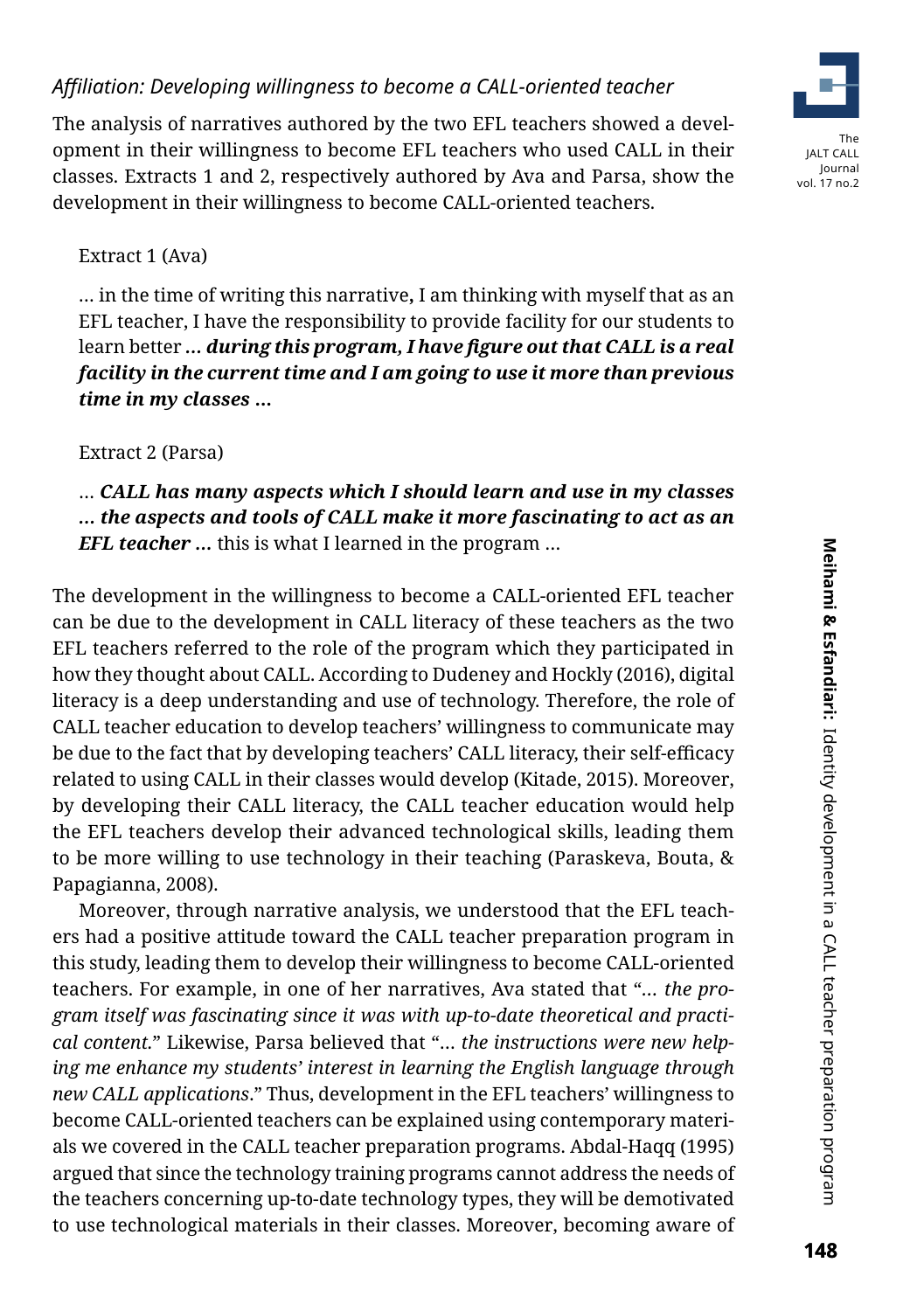the current CALL materials motivated the EFL teachers to use CALL in their classes (Egbert & Thomas, 2001).

Further, we understand through narratives authored by the two EFL teachers that they believed that the CALL teacher preparation program they participated in was appropriately planned in terms of intensity. Ava mentioned that "… *the program was not an intense one, and I could practice what I have been instructed in the projects that I have to do in my classes*." Parsa stated in one of his narratives that "… *I hope such CALL programs will be integrated with our inservice teacher education programs*." Halttunen (2002) emphasizes an ongoing training and retraining of technological materials can be conducive to helping teachers be motivated and willing to use technology in their classes. Thus, one reason that EFL teachers wanted to affiliate themselves as CALL-oriented teachers might be the quality of the CALL teacher preparation program that they participated in. It was a project-based program that helped teachers learn by doing; thus, it can be conducive to developing EFL teachers' professional development (Nami, 2021).

The EFL teachers' narratives also showed that they wanted to maintain the convictions which they obtained through the CALL teacher preparation program throughout their teaching profession in the future. Extracts 3 and 4, respectively authored by Ava and Parsa, show how they wanted to maintain and utilize CALL in the future.

#### Extract 3 (Ava)

…although it was a short program, and its main purpose was to conduct a research study*, I have learned a lot, and I will continue learning more about how to integrate CALL in my classes … new directions may be needed for the future …*

#### Extract 4 (Parsa)

*… using CALL in teaching L2 will become one of the main priorities of my teaching now* that I have known its benefits and facilities *… in the future, I will try to use it more* …

According to Compton (2009), to use CALL in the future, the language teachers need to be aware of the educational aims of CALL so that they can benefit from the innovative technology. The CALL teacher preparation program in this study provided such awareness for the EFL teachers by their project-, skill- and knowledge-based syllabus. Consequently, it can be stated that CALL teacher preparation helps to make a balance between teachers' CALL skills and knowledge and their ability to handle future CALL-based L2 teaching, which in its own place motivates teachers to use CALL in their classes (Paraskeva, Bouta, & Papagianna, 2008).

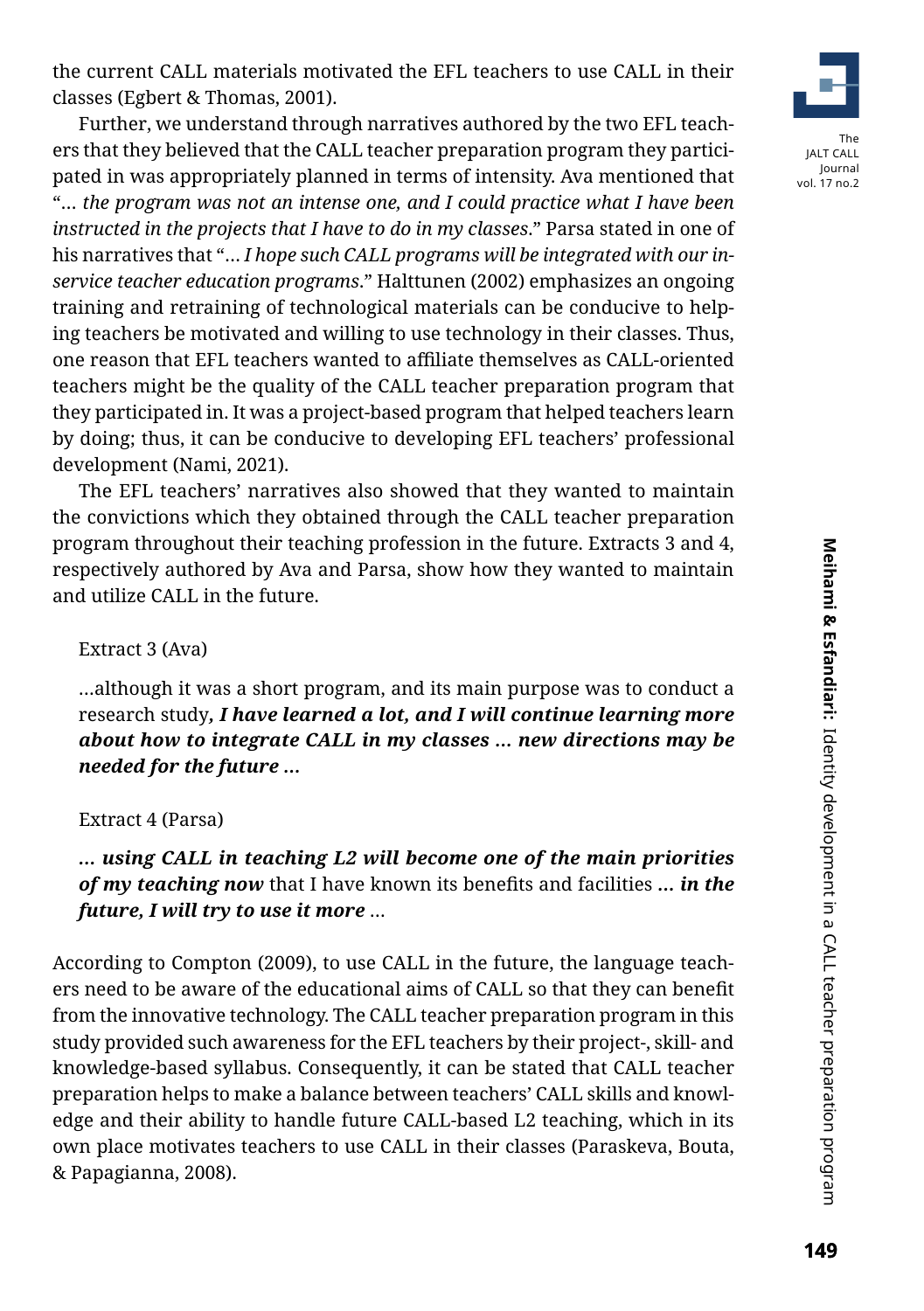## *Attachment: Enhancing EFL teachers' preferences about CALL in L2 pedagogy*

The analysis of the narratives authored by the teachers showed enhancing EFL teachers' preferences about integrating CALL into L2 pedagogy; thus, it indicates the development in their attachment toward CALL. Moreover, this showed that the opinions of the two EFL teachers changed about CALL. For example, in the narratives written after session 7 and 8, the EFL teachers stated that they did not think using and integrating CALL in L2 classes was challenging. Extracts 5 and 6, respectively authored by Ava and Parsa, show change in their opinions about CALL.

Extract 5 (Ava)

*… before participating in their program, I believed that using CALL is very difficult and time consuming in L2 pedagogy; I think the other way around is true now*. I have learned that CALL can save time if it is implemented correctly …

### Extract 6 (Parsa)

… I can say now that *the main problem is not the inexistence of technological infrastructures, but how L2 teachers look around and use the many opportunities created by CALL in their classes…*

EFL teachers' disinterest in CALL, more often than not, is because they have not experienced it. Jeong (2017) believed that many L2 teachers do not have enough educational training on CALL to be either competent or interested in using CALL in their classes. Moreover, since these teachers did not have any exposure to CALL in their school years, CALL is regarded as something complex and useless for them. By participating in the CALL teacher preparation program, the EFL teacher will find that it is not the herculean task they think. Thus, their attachment to CALL improves by the significant role of CALL teacher preparation, which encourages EFL teachers to step into the way (Gao, Choy, Wong, & Wu, 2009) and develop their CALL literacy.

Moreover, the analysis of the EFL teachers' narratives indicated the critical role of CALL practices in developing their attachment to use CALL in their classes. For example, Ava mentioned in one of her narratives that "…*the projects in which I have used CALL to teach English prepare the context for the CALL practice* …[thus] *I understand practice makes perfect, and I hope to continue using CALL in my classes*." Furthermore, we understand the critical role of CALL practices in developing Parsa's attachment to CALL when he stated, "*being in a context to use CALL direct me to change my previous ideas about CALL*." Thus, it can be stated that CALL teacher preparation program acted as a context of transition (Nami *et al*., 2015) which helped the EFL teachers change their opinions about CALL. The result of such a change in EFL teachers' ideas

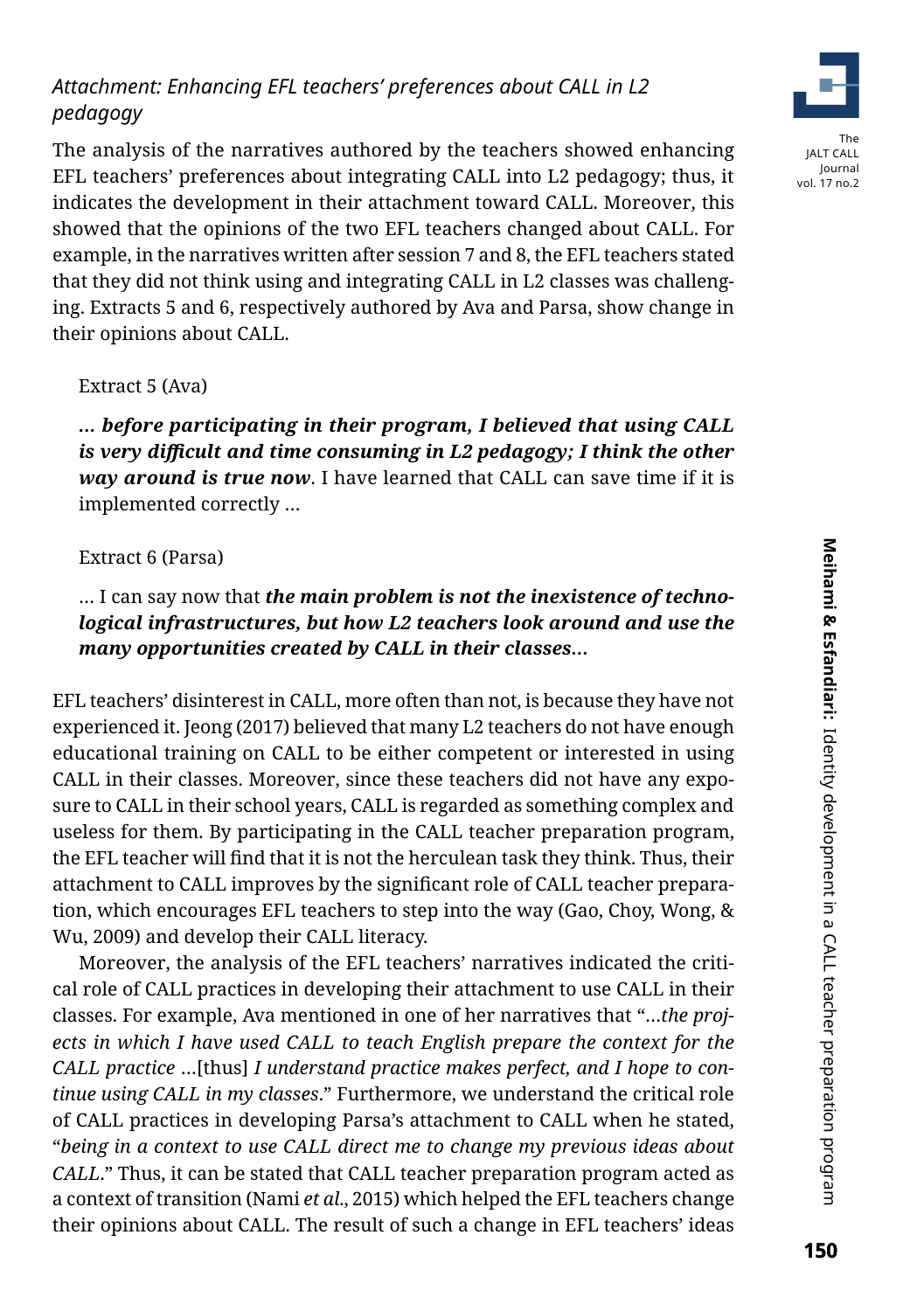about CALL, as seen in the narratives mentioned in this paragraph, is development in the teachers' attachment to CALL.

The development in the two EFL teachers' attachment toward CALL in their classes was also detected through their preferences to integrate CALL-related materials in teaching L2 skills. Extracts 7 and 8, respectively authored by Ava and Parsa, show how they used and integrated CALL in teaching L2 skills during the program.

#### Extract 7 (Ava)

*… teaching speaking and listening skills* are now more *applicable and interesting* for me … I can also *provide some CALL-related tasks for my students* to do at home to *develop their speaking ability …* 

### Extract 8 (Parsa)

*… I have asked* my students to install the *vocabulary and grammar apps*  on their smartphones and tablets *to practice what we work in the classrooms … I think in the future, I will try to use CALL to assess L2 skills,* but first, I need to develop my abilities in this regard …

Research on the effectiveness of CALL in teaching different L2 skills showed that integrating CALL can develop learners' competencies in L2 skills (Stockwell, 2007, 2009). Since the EFL teachers who participated in this CALL teacher preparation program conducted some projects relating to teaching different skills, they might see the effectiveness of using CALL in teaching L2 skills. This could push them to integrate CALL into their teaching in the future.

However, the critical role of CALL literacy should be addressed to develop teachers' attachment toward CALL. As stated by Parsa in one of his narratives, "*I think in the future, I will try to use CALL to assess L2 skills, but first, I need to develop my abilities in this regard*," it can be figured out that the EFL teachers need to have the required theoretical and practical literacy to use CALL for different purposes in their classes. This point was mentioned in different parts of Ava's narrative. For instance, she mentioned, "*…the knowledge of how to use CALL in real classroom context may lead me to address my teaching career through it*." Therefore, developing the digital literacy of the EFL teachers might be effective in helping them design and use CALL-related materials in their classrooms (Dudeney & Hockly, 2016; Paraskeva *et al*., 2008), leading to the development of EFL teachers' attachment toward CALL.

## *Autonomy: CALL as a platform for developing EFL teacher autonomy*

The analysis revealed that EFL teachers took more control over their teaching, showing the development in their autonomy. Extracts 8 and 9, respectively authored by Ava and Parsa, show how the two teachers obtained more control over their teaching while participating in the CALL teacher preparation program.

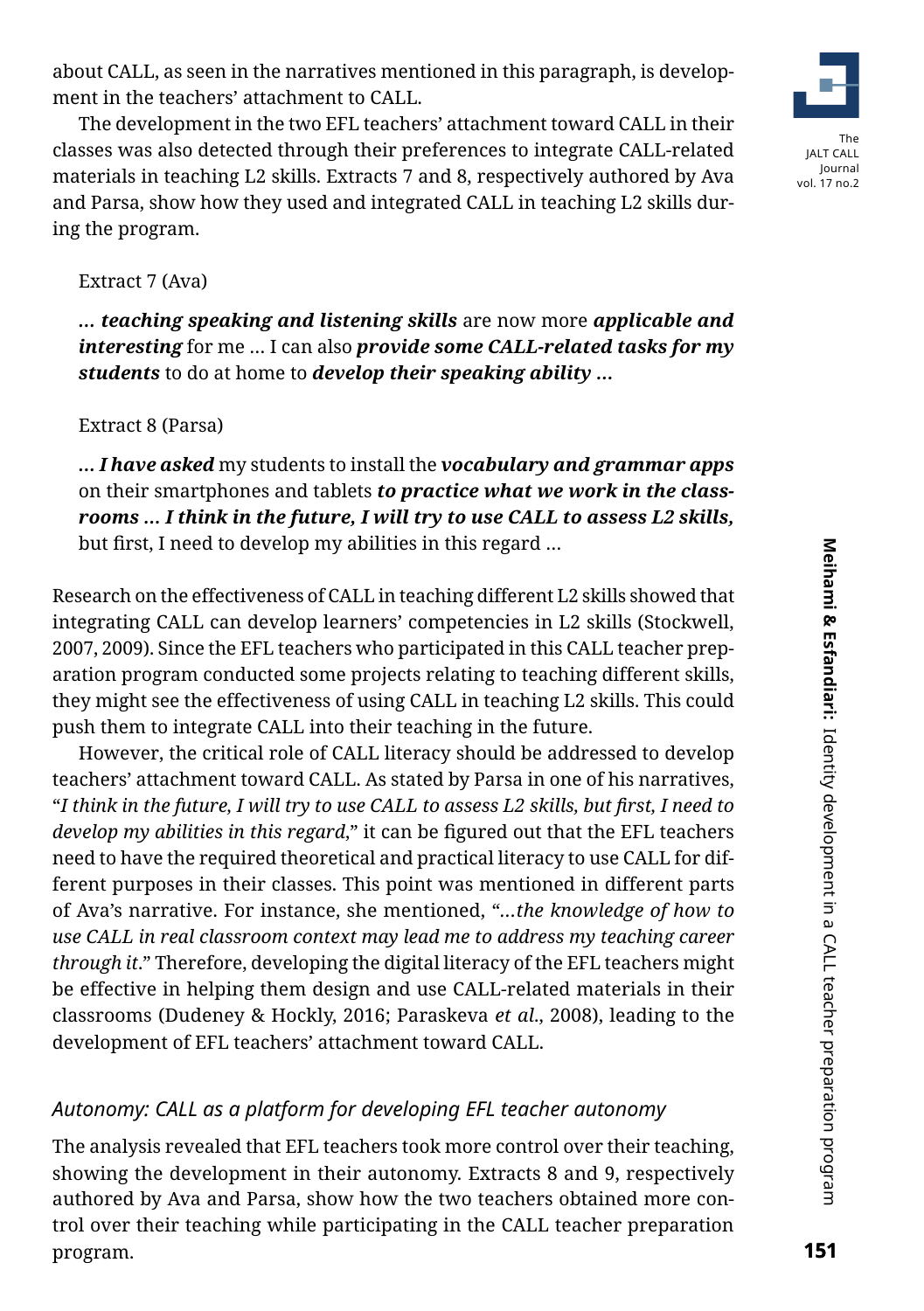#### Extract 8 (Ava)

**…** when I teach speaking and listening by integrating CALL materials, I will find extra time *to plan new tasks to develop these skills in the learners* **…**

### Extract 9 (Parsa)

## *… CALL materials helped me run more than one language component simultaneously …* [for example] *I worked on students' vocabulary knowledge and, simultaneously, addressed their pronunciation …*

As CALL can lead to learners' autonomy (Jones, 2001), it can also help the EFL teachers develop their autonomy by taking more control over their teaching practices. In addition, CALL teacher education programs can help teachers understand the benefits of CALL in L2 pedagogy. Consequently, it can develop teachers' autonomy (Torsani, 2016) to keep up with the realities of the teaching profession. Moreover, the analysis of the EFL teachers' narratives indicated that they became decision makers to select CALL materials when they wanted to integrate CALL materials in their teaching practices. Extracts 9 and 10, respectively authored by Ava and Parsa, show how CALL teacher education helped EFL teachers decide what CALL materials to use.

### Extract 9 (Ava)

*…the program that I participated in helped me become a good decisionmaker of what to use regarding CALL materials* … it [CALL education program] is a procedural, project-based in which I learned both theory and practice …

## Extract 10 (Parsa)

… the main characteristic of this CALL teacher preparation program was that *it was not just a mere explanation about how to use CALL, but it helped me decide better when I need to use CALL in my classrooms …* 

Grgurovic (2017) stated that the pedagogical decision should be clear for instructors. By the same token, CALL teacher preparation programs should make clear for the EFL teachers the how and what of CALL to become decision makers of their classes and become more autonomous in their teaching profession. If teacher educators want to have successful CALL teacher education/preparation programs that lead to more autonomous teachers concerning implementing CALL in their classes, they should follow technology standards, such as the approaches, processes, and syllabuses.

Moreover, the two EFL teachers mentioned that they could evaluate different CALL materials while participating in the CALL teacher preparation program. Ava stated, "…*there are various materials and software to be used for teaching purposes that I could select among them the one I thought was appropriate*." Moreover, Parsa mentioned, "*I need to choose among different options, and* 

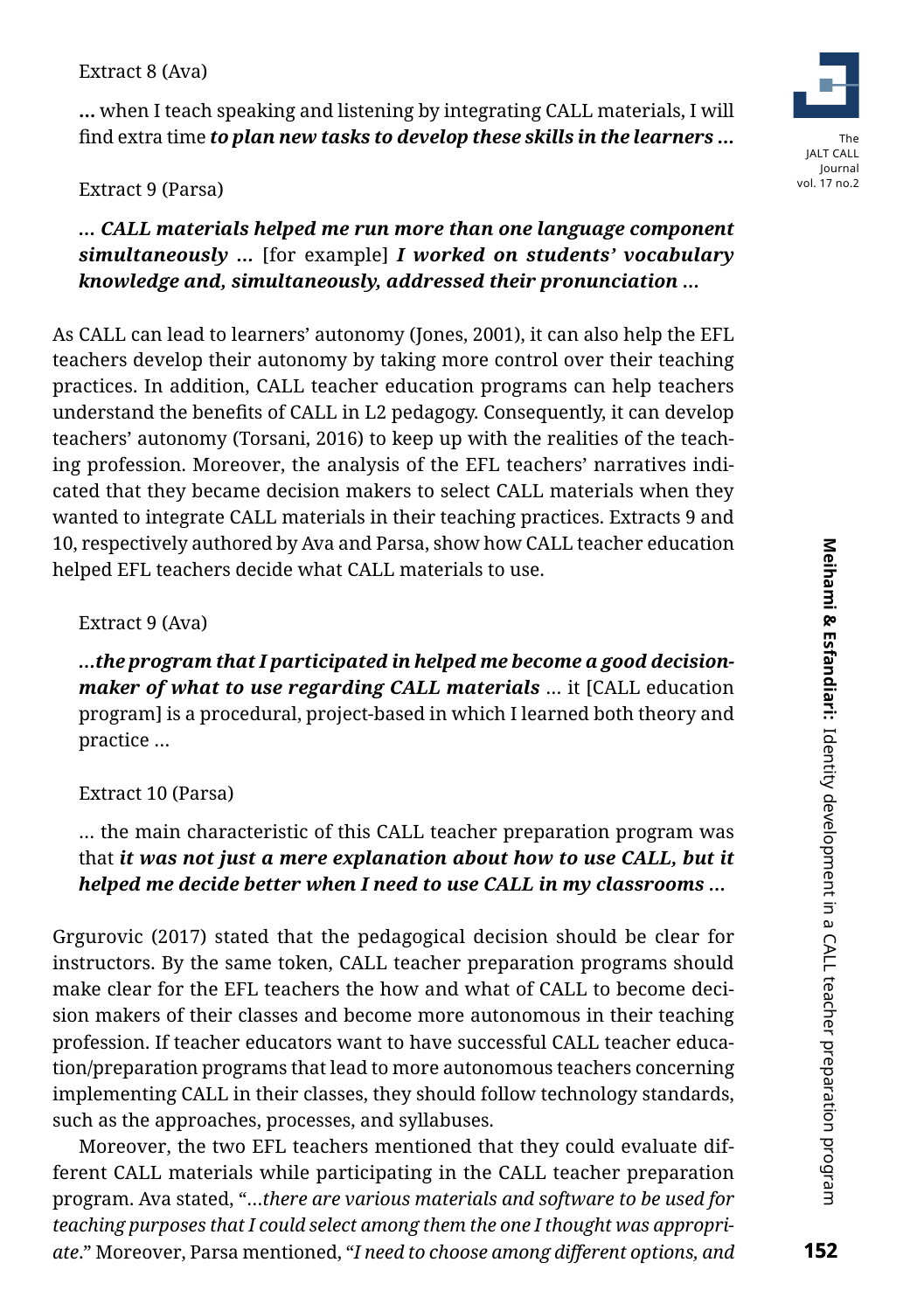*I think I can do so after it* [participating in CALL teacher preparation program]." Warschauer (2002, p. 457) stated that "[t]eachers should be able not only use today's CALL software, but should have successful strategies for evaluating and adapting the new waves of software that will surely come." This indicates that CALL teacher education programs need to help EFL teachers become competent to evaluate different CALL materials for their classes. This way, CALL teacher education programs can develop teachers' autonomy.

# The JALT CALL Journal vol. 17 no.2

#### **Conclusion**

This study attempted to investigate the role of the CALL teacher preparation program in developing EFL teachers' professional identity. As a whole, the findings of the current study indicated the development in the three indicators of EFL professional identity, namely, affiliation, attachment, and autonomy. Furthermore, the findings showed that the EFL teachers' commitment to integrating CALL in L2 pedagogy developed after participating in the CALL teacher preparation program. Thus, it can be concluded that the CALL teacher preparation program can have a constructive and positive role in developing EFL teachers' professional identity. This can be due to the fact that the CALL teacher preparation programs can motivate the EFL teachers to integrate what they obtain from the programs in their teaching.

The findings of the current study were promising in showing the effectiveness of CALL teacher preparation programs on EFL teachers' professional identity. Hence, language teacher educators should leave *inertia* (Hubbard, 2008), meaning that putting aside their beliefs that their past programs are successful, and there is no need to change. Moreover, it can be concluded from the findings of the study that CALL teacher education creates a venue as a community of practice (Wenger, 1998) for the EFL teachers. These teachers can engage in CALL-related activities and create the imagined identity which they have had for themselves. The process of engaging the imagined identity can lead to the reconstruction of a new identity.

There are some limitations concerning the current study which other researchers can address. First, due to the research essence, we were forced to run an intensive CALL teacher preparation program for eight months. Thus, others can administrate CALL teacher education programs including a more comprehensive syllabus. Second, we have just two participants in this qualitative study. Other researchers can replicate the study, preferably with quantitative or mixed-methods methodologies, with more participants. Such studies do not have the limitation of participants' awareness of the research nature of the CALL teacher education program, the one we experienced as a limitation in this study. In addition, we had no access to EFL teachers with no commitment to CALL which might open our selection to bias. Further studies can be done with teachers who have not any commitment to CALL. Furthermore, examining CALL teacher education programs which have been planned and administrated through other approaches (e.g., breadth-first, depth-first, integrated, etc.) and processes (e.g., lecture/demonstration, situated learning, reflective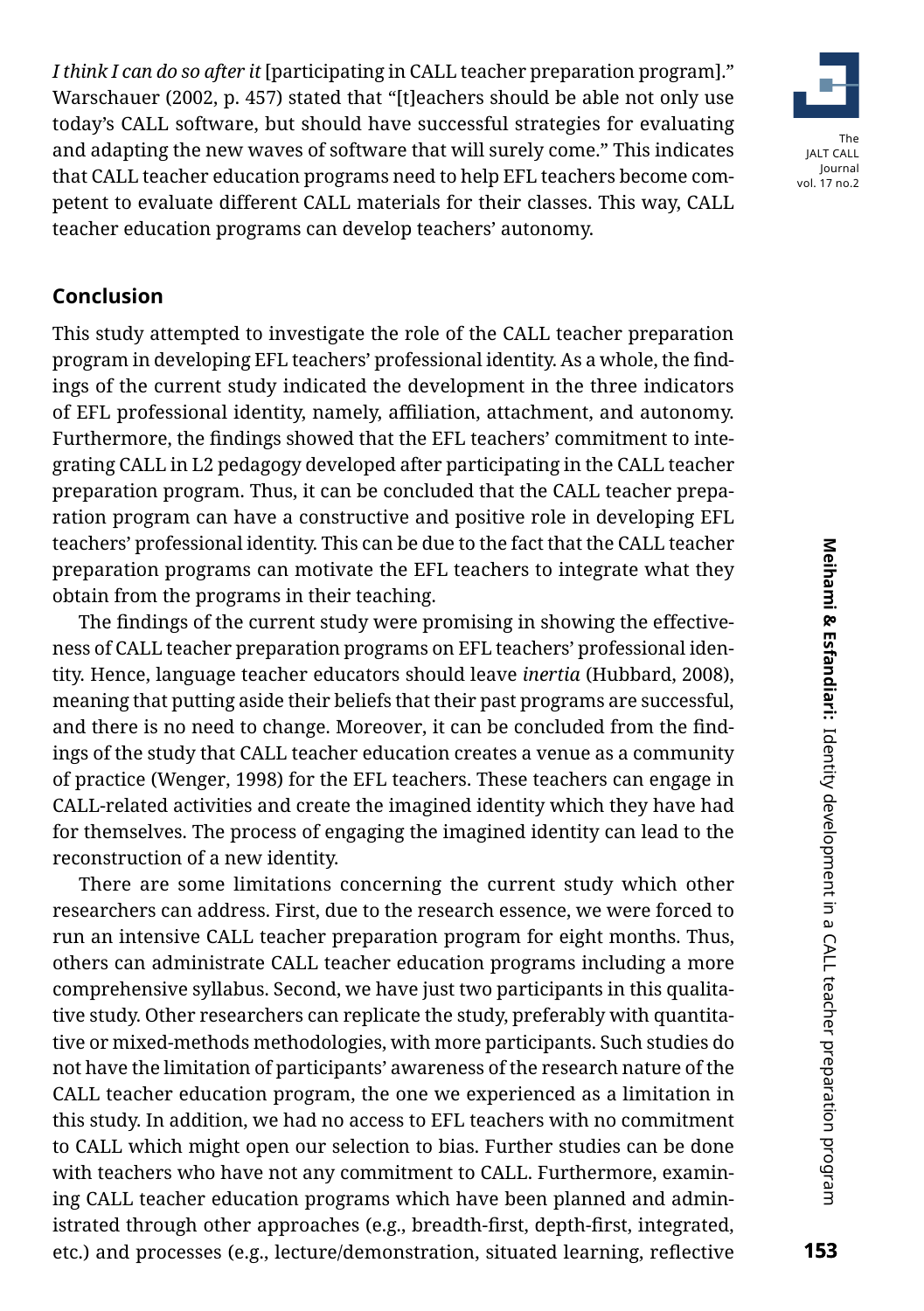learning, portfolio-based, etc.) can be valuable follow-up studies for the current investigation.

## **Acknowledgments**

We would like to thank the anonymous reviewers for their constructive comments on our paper. Their insightful comments make the paper much better in terms of methodology and discussion.

## **References**

- Abdal-Haqq, I. (1995). Infusing technology into pre-service teacher education. ERIC Digest 389699. https://www.ericdigests.org/1996-3/infusing.htm
- Ary, D., Jacobs, L. C., Sorensen, C. K., & Walker, D. (2014). *Introduction to research in education*. Wadsworth: Cengage Learning.
- Beauchamp, C., & Thomas, L. (2009). Understanding teacher identity: An overview of issues in the literature and implications for teacher education. *Cambridge Journal of Education*, *39*(2), 175–189.
- Beijaard, D., Meijer, P. C., & Verloop, N. (2004). Reconsidering research on teachers' professional identity. *Teaching and Teacher Education*, *20*(2), 107–128.
- Benson, P., Barkhuizen, G., Bodycott, P., & Brown, J. (2013). *Second language identity in narratives of study abroad*. Basingstoke: Palgrave Macmillan.
- Clandinin, D. J. (2013). *Engaging in narrative inquiry*. Walnut Creek, CA: Left Coast Press.
- Clarke, M. (2009). The ethico-politics of teacher identity. *Educational Philosophy and Theory, 41*(2), 185–200.
- Compton, L. K. (2009). Preparing language teachers to teach language online: A look at skills, roles, and responsibilities. *Computer Assisted Language Learning*, *22*(1), 73–99.
- Creswell, J. W., & Poth, C. N. (2018). *Qualitative inquiry and research design: Choosing among five approaches*. Cham: Sage.
- De Fina, A. (2015). Narratives and identity. In A. De Fina, & A. Georgakopoulou (Eds.), *The handbook of narrative analysis* (pp. 351–368). New York: John Wiley & Sons.
- Debski, R. (2006). Theory and practice in teaching project-oriented CALL. In P. Hubbard & M. Levy (Eds.), *Teacher education in CALL* (pp. 99–116). Amsterdam: John Benjamins.
- Dudeney, G., & Hockly, N. (2016). Literacies, technology and language teaching. In F. Farr & L. Murray (Eds.), *The Routledge handbook of language learning and technology* (pp. 115–126). London: Routledge.
- Egbert, J. & Thomas, M. (2001). The new frontier: A case study in applying instructional design for distance teacher education. *Journal of Technology and Teacher Education, 9* (3), 391–405.

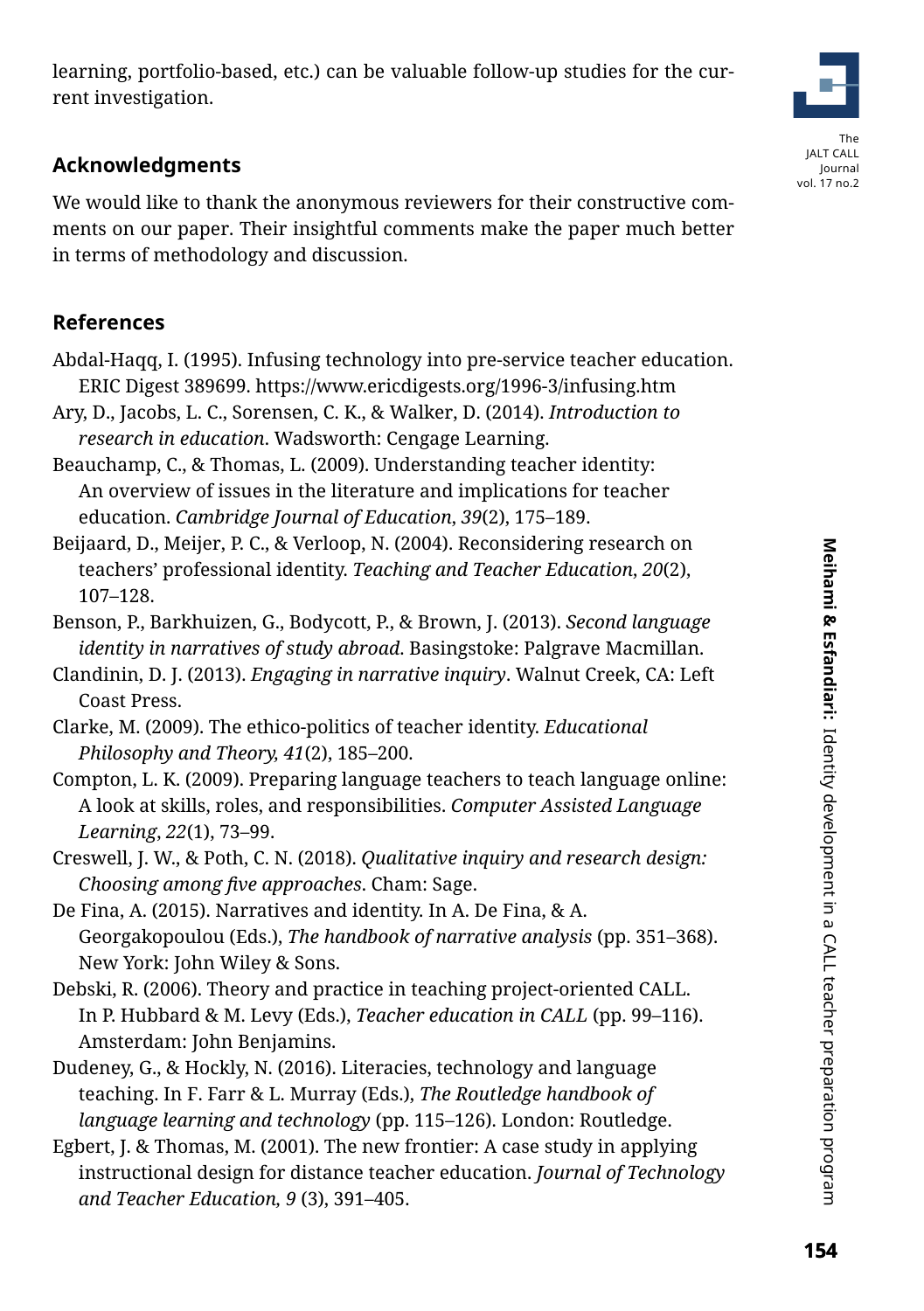- Egbert, J. (2006). Learning in context: Situating language teacher learning in CALL. In P. Hubbard & M. Levy (Eds.), *Teacher education in CALL* (pp. 167–182). Amsterdam: John Benjamins.
- Eisner, E. W. (1998). *The enlightened eye: Qualitative inquiry and the enhancement of educational practice*. Upper Saddle River, NJ: Merrill-Prentice Hall.
- Engeness, I. (2021). Developing teachers' digital identity: towards the pedagogic design principles of digital environments to enhance students' learning in the 21st century. *European Journal of Teacher Education*, *44*(1), 96–114.
- Eskenazi, M., & Brown, J. (2006). Teaching the creation of software that uses speech recognition. In P. Hubbard & M. Levy (Eds.), *Teacher education in CALL* (pp. 135–151). Amsterdam: John Benjamins.
- Fathi, J., & Ebadi, S. (2020). Exploring EFL pre-service teachers' adoption of technology in a CALL program: Obstacles, motivators, and maintenance. *Education and Information Technologies, 25,* 3897–3917.
- Freeman, M. (2015). Narrative as a mode of understanding: Method, theory, praxis. In A. De Fina & A. Georgakopoulou (Eds.), *The handbook of narrative analysis* (pp. 21–37). New York, NY: John Wiley & Sons.
- Friesen, M. D., & Besley, S. C. (2013). Teacher identity development in the first year of teacher education: A developmental and social psychological perspective. *Teaching and Teacher Education*, *36*, 23–32.
- Gao, P., Choy, D., Wong, A. F., & Wu, J. (2009). Developing a better understanding of technology based pedagogy. *Australasian Journal of Educational Technology*, *25*(5).
- Gee, J. P. (2000). Identity as an analytic lens for research in education. *Review of Research in Education, 25,* 99–125.
- Gooding Oran, H. (2011). Teaching for global learning through telecollaboration: A case study of K-12 educators' conceptualizations and practices about global education. *Unpublished PhD dissertation,* Kennesaw State University, Kennesaw, Georgia.
- Goodson, I. F., & Cole, A. L. (1994). Exploring the teacher's professional knowledge: Constructing identity and community. *Teacher Education Quarterly*, *21*, 85–105.
- Grgurovic, M. (2017). Blended language learning: Research and practice. In C. A., Chapelle & S., Sauro (Eds.), *The handbook of technology and second language teaching and learning* (pp. 149–168). Hoboken, NJ. Wiley-Blackwell*.*
- Halttunen, L. G. (2002). Palomar College: A technological transformation. *Community College Journal, 73*(2), 26–31.
- Hong, K. H. (2010). CALL teacher education as an impetus for L2 teachers in integrating technology. *ReCALL*, *22*(1), 53–69.
- Hubbard, P. (2008). CALL and the future of language teacher education. *CALICO Journal*, *25*(2), 175–188.
- Jeong, K. O. (2017). Preparing EFL student teachers with new technologies in the Korean context. *Computer Assisted Language Learning*, *30*(6), 488–509.



Journal vol. 17 no.2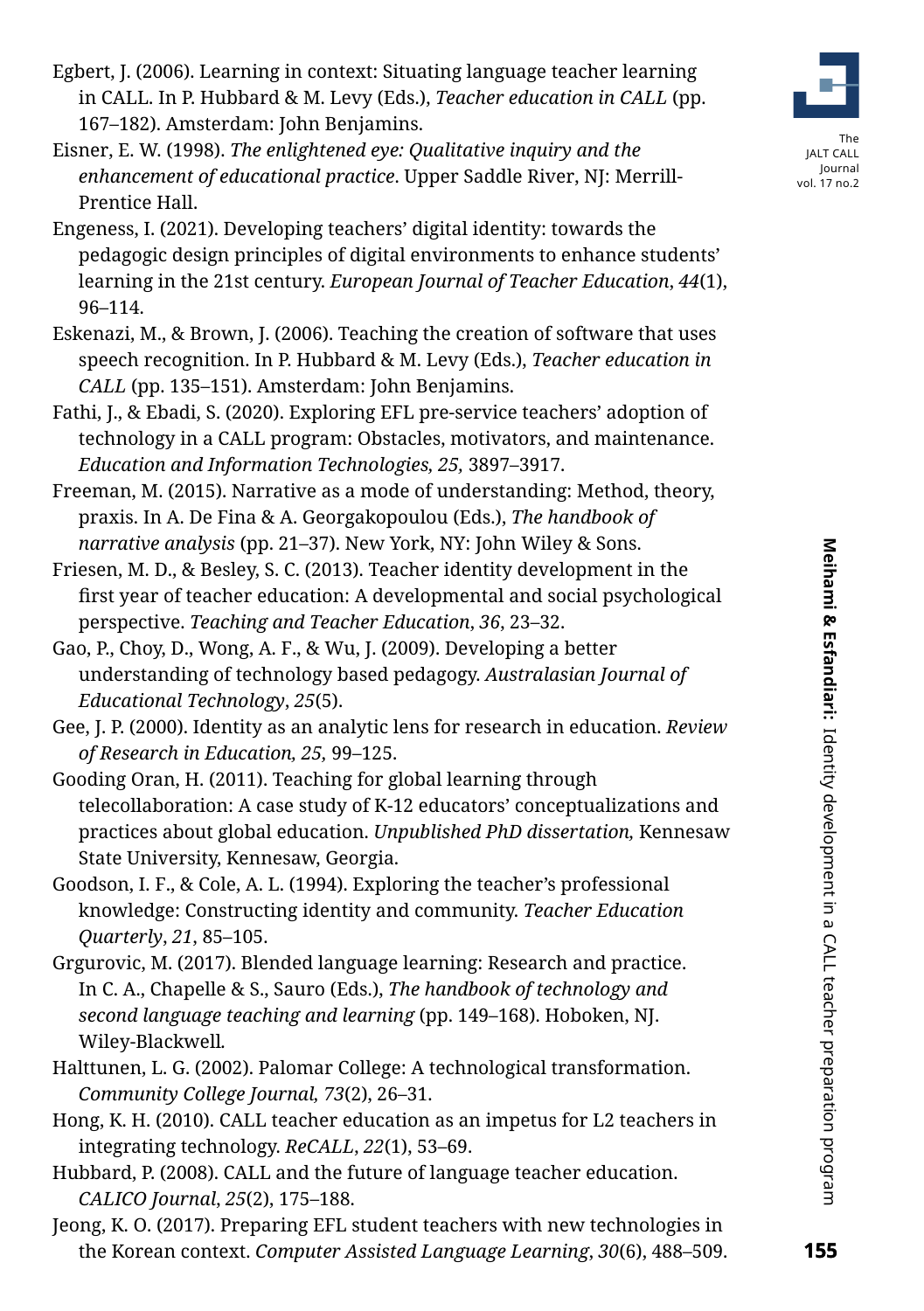- Jones, J. (2001). CALL and the responsibilities of teachers and administrators*. ELT Journal, 55*(4), 360–367.
- Khanjani, A., Vahdany, F., & Jafarigohar, M. (2016). The EFL pre-service teacher training in Iran: Is it adequate or not? *Iranian Journal of English for Academic Purposes*, *5*(1), 133–155.
- Kitade, K. (2015). Second language teacher development through CALL practice: The emergence of teachers' agency. *CALICO Journal*, *32*(3), 396–425.
- Lizenberg, N. (2013). *Digital identity and teacher´s role in the 21st century classroom. In Roots & routes in language education: Bi-multiplurilingualism, interculturality and identity*. Selected papers from the 38th FAAPI Conference.
- Marandi, S. S. (2019). Preparing for a digital future: CALL teacher education in Iran. In H. Reinders, C. Coombe, A. Littlejohn, & D. Tafazoli (Eds.), *Innovation in language learning and teaching: The case of the Middle East and North Africa* (pp. 223–240). Basingstoke: Palgrave.
- Meihami, H. (2021a). EFL teachers' professional identity development through potentially exploitable pedagogical activities. *International Journal of Language Studies*, *15*(2), 47–66.
- Meihami, H. (2021b). A narrative inquiry into Iranian EFL teacher educators' voice about challenges of CALL teacher education. *Teaching English with Technology, 21*(2), 92–111.
- Nami, F. (2021). Developing in-service teachers' pedagogical knowledge of CALL through project-oriented tasks: The case of an online professional development course. *ReCALL,* 1–16.

https://doi.org/10.1017/S0958344021000148

- Nami, F., Marandi, S. S., & Sotoudehnama, E. (2016). CALL teacher professional growth through lesson study practice: an investigation into EFL teachers' perceptions. *Computer Assisted Language Learning*, *29*(4), 658–682.
- Olsen, B., & Buchanan, R. (2017). Everyone wants you to do everything: Investigating the professional identity development of teacher educators. *Teacher education quarterly*, *44*(1), 9–34.
- Oxford, R., & Jung, S. (2007). National guidelines for technology integration in TESOL programs: Factors affecting (non)implementation. In M. Kassen, R. Lavine, K. Murphy-Judy, & M. Peters (Eds.), *Preparing and developing technology-proficient L2 teachers* (pp. 51–66). San Marcos, TX: CALICO.
- Paraskeva, F., Bouta, H., & Papagianni, A. (2008). Individual characteristics and computer self-efficacy in secondary education teachers to integrate technology in educational practice. *Computers & Education*, *50*(3), 1084–1091.
- Pennington, M. C. (2015). Teacher identity in TESOL: A frames perspective. In Y. L. Cheung, S. Ben Said, & K. Park (Eds.), *Advances and current trends in language teacher identity research* (pp. 16–30). New York: Routledge.



JALT CALL Journal vol. 17 no.2